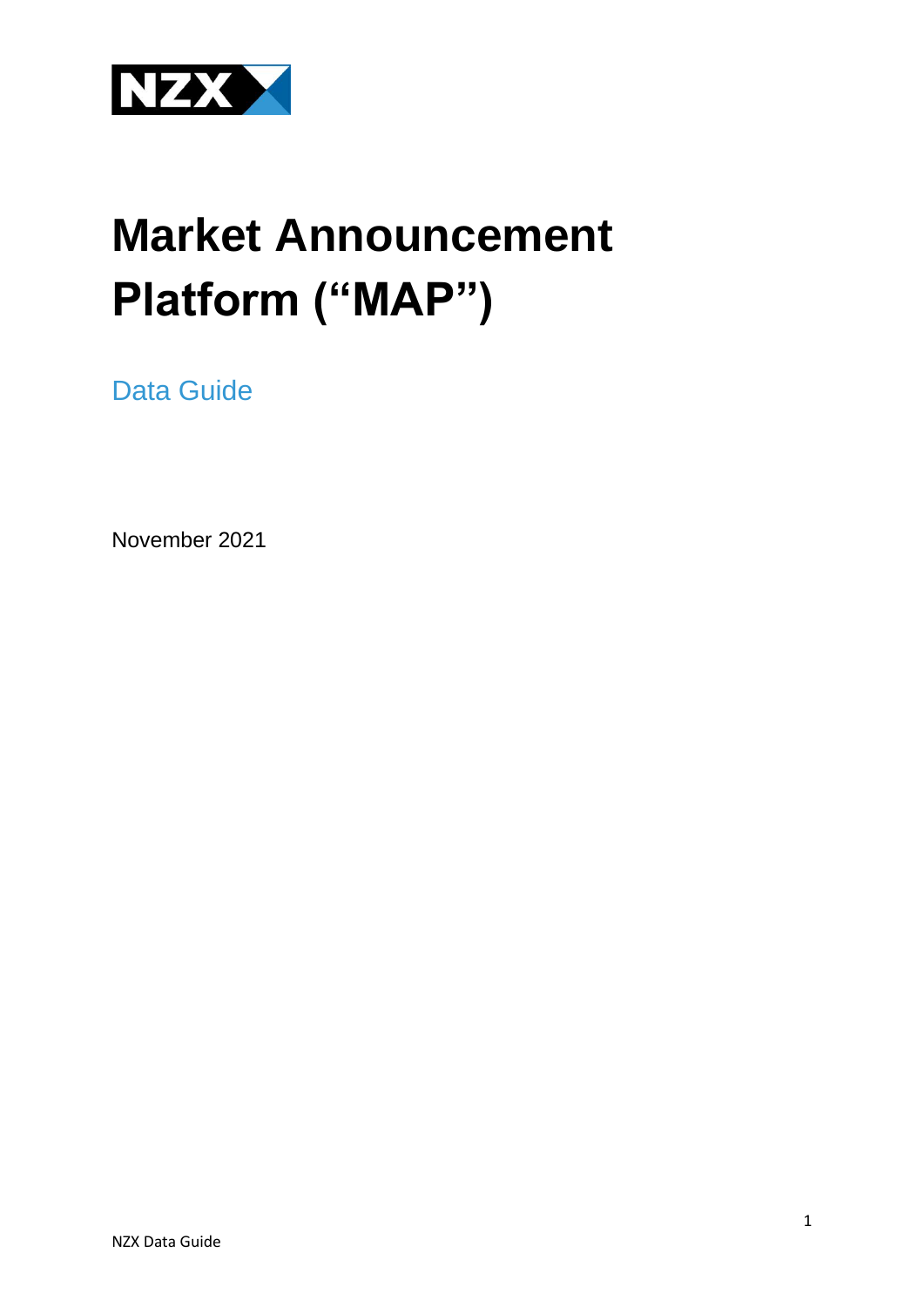

# <span id="page-1-0"></span>**Purpose**

This User Guide instructs NZX Listed Issuers on how to disclose data through the Market Announcement Platform ("MAP").

Data is required to be entered into MAP under Listing Rule 3.26.1.

This document will provide Issuers with:

- Instructions on when to enter data into MAP
- Clear guidelines on how to enter data into MAP
- Screenshots and examples

This guide covers data entry only. For additional information on the MAP platform, such as creating and releasing announcements, please refer to the **[MAP User Guide.](https://map.nzx.com/static/forms/)** 

# **Table of Contents**

<span id="page-1-1"></span>

| Change Current Director or Senior Manager AND Add new Director or Senior Manager  17 |  |
|--------------------------------------------------------------------------------------|--|
|                                                                                      |  |
|                                                                                      |  |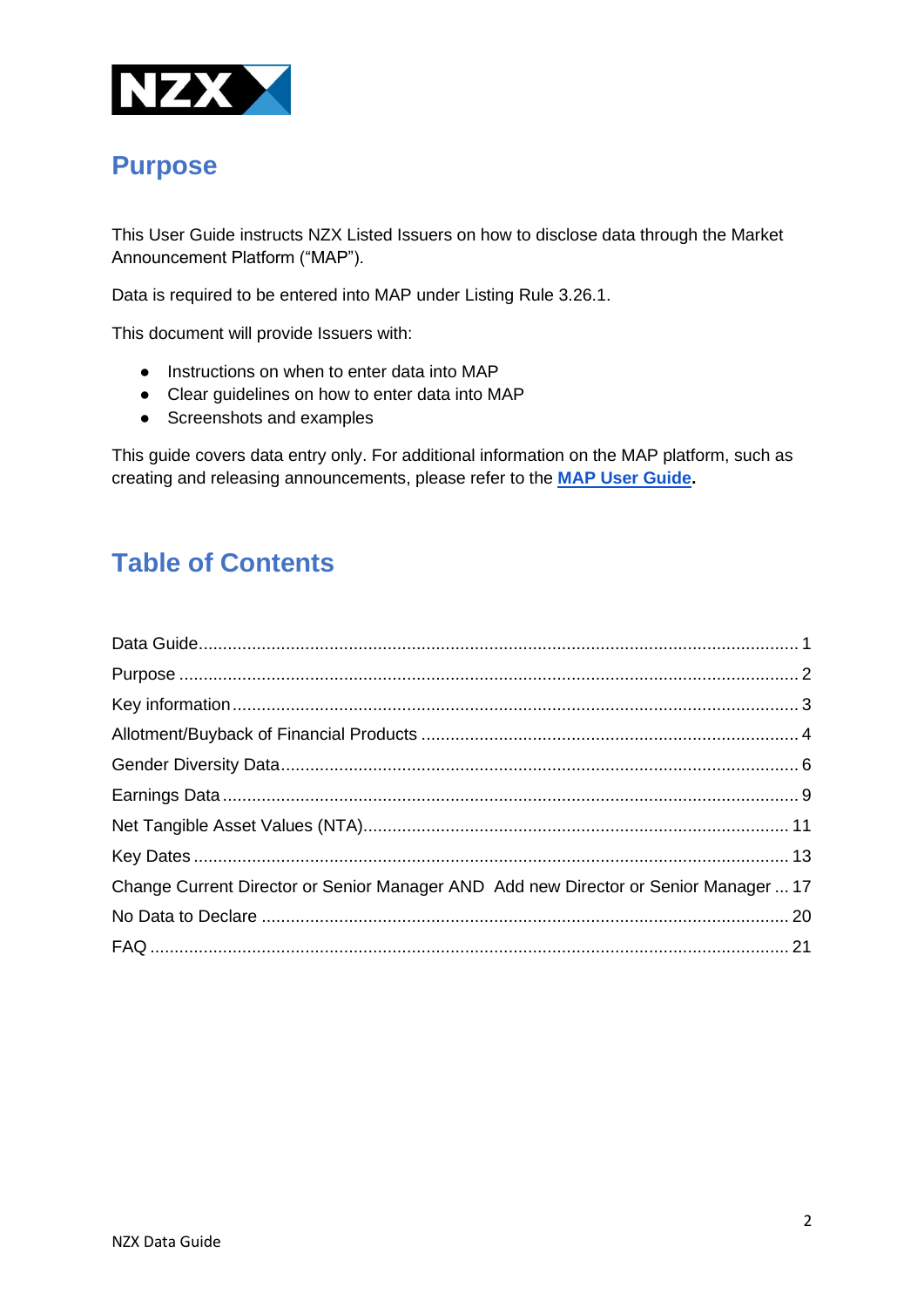

# **Key information**

### What data do I need to disclose?

The below data must be entered into MAP when announced to the market:

- Allotment/Redemption of quoted financial products
- Gender diversity data
- Earnings data
- Net tangible asset figures
- Key dates (AGM/SSM, or the date you intend to release preliminary results)
- Change current Director or Senior Manager
- Add new Director or Senior Manager

#### When and how do I enter the above data into MAP?

You will need to enter any of the above data points into MAP whenever you announce the information to market.

You will enter your data in the **Add Issuer Data** screen in MAP, which will appear as part of the announcement creation process.

Any time you release an announcement through MAP, you should consider whether or not the announcement contains any of the above data. If it does, you must enter the data.

### Why do I need to enter data?

Data is required to be entered into MAP under Listing Rule 3.26.1.

The majority of required data points flow through onto NZX.com to update your issuer page.

#### Additional Resources

Please refer to our **[documents and resources section](https://map.nzx.com/static/forms/)** on MAP.

This page contains:

- The MAP User Guide details out how to create and release announcements in MAP.
- **Practice Notes**
- Forms required to be released under NZX Listing Rules

If you have any further queries about this Data Guide, or using MAP, please contact your Relationship Manager.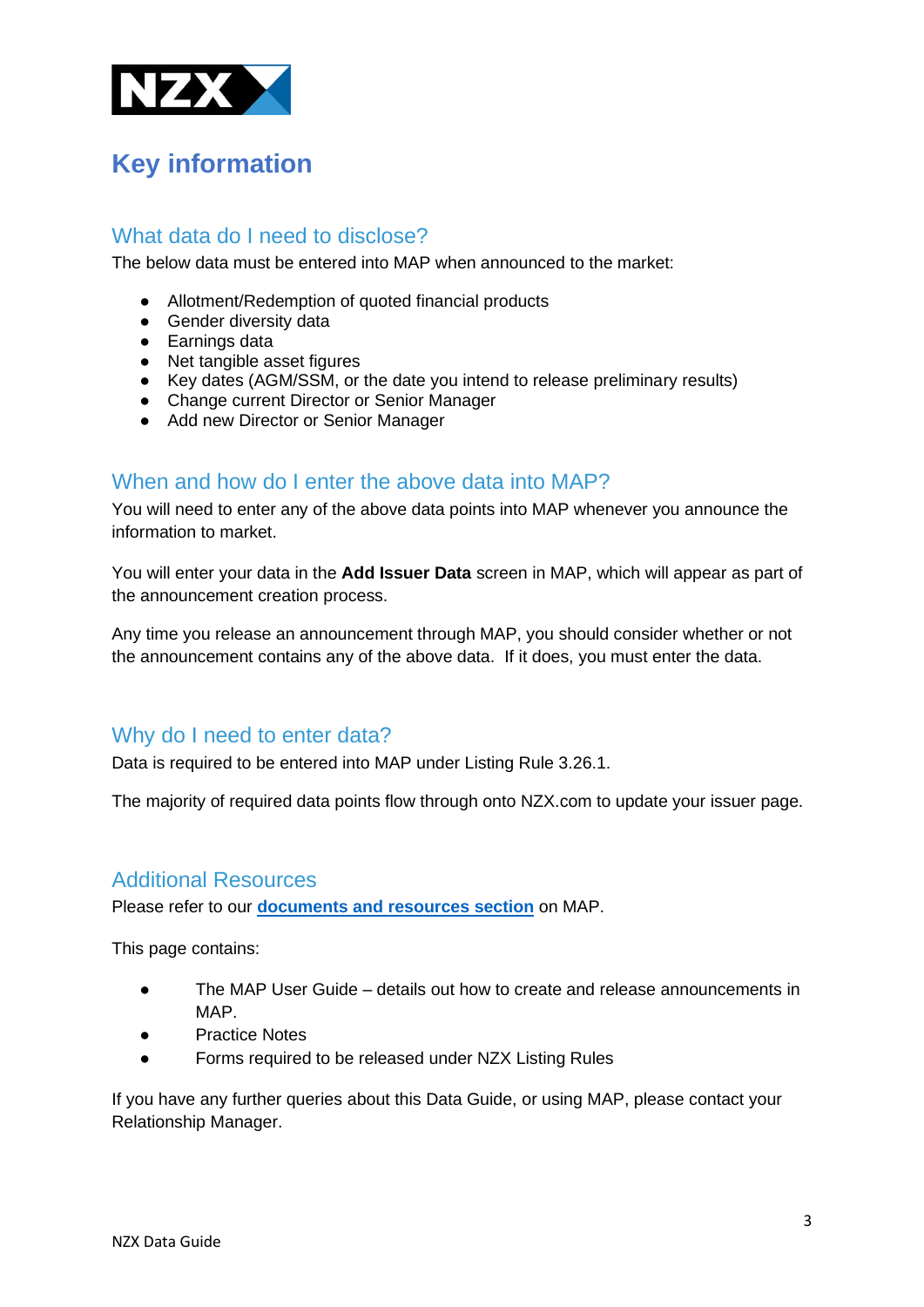

If you have any questions about the Listing Rules, please contact NZ RegCo – [issuer@nzregco.com](mailto:issuer@nzregco.com)

# <span id="page-3-0"></span>**Allotment/Buyback of Financial Products**

### When do I need to announce this?

You are required to announce any change in number to your total number of Financial Products on issue via MAP under Rule 3.13.3.

You are also required to release a Capital Change Notice found [here.](http://www.map.nzx.com/) This Notice is required to be released within one Business Day after the allotment/redemption.

### When do I need to enter this data into MAP?

You must enter this data into MAP when you are releasing your Capital Change Notice.

Please note that you do not need to enter allotment data for any changes to unquoted securities.

#### What Announcement Type should I use?

You should always release your Capital Change Notice under the announcement type **SECISSUE.**

### What data validations are in place?

MAP will alert you if:

- The number you are allotting/redeeming and your new total on issue don't add up, based on what is currently in NZX's system.
- If you disagree with the warning, you have the option to ignore it and continue creating your announcement.

#### Where does my allotment data go?

Your allotment data feeds through to two sections on NZX.com

- **Securities issued**  this will be updated to reflect the number of securities on issue
- **Capitalisation**  your new number of shares will be used to update your market capitalisation.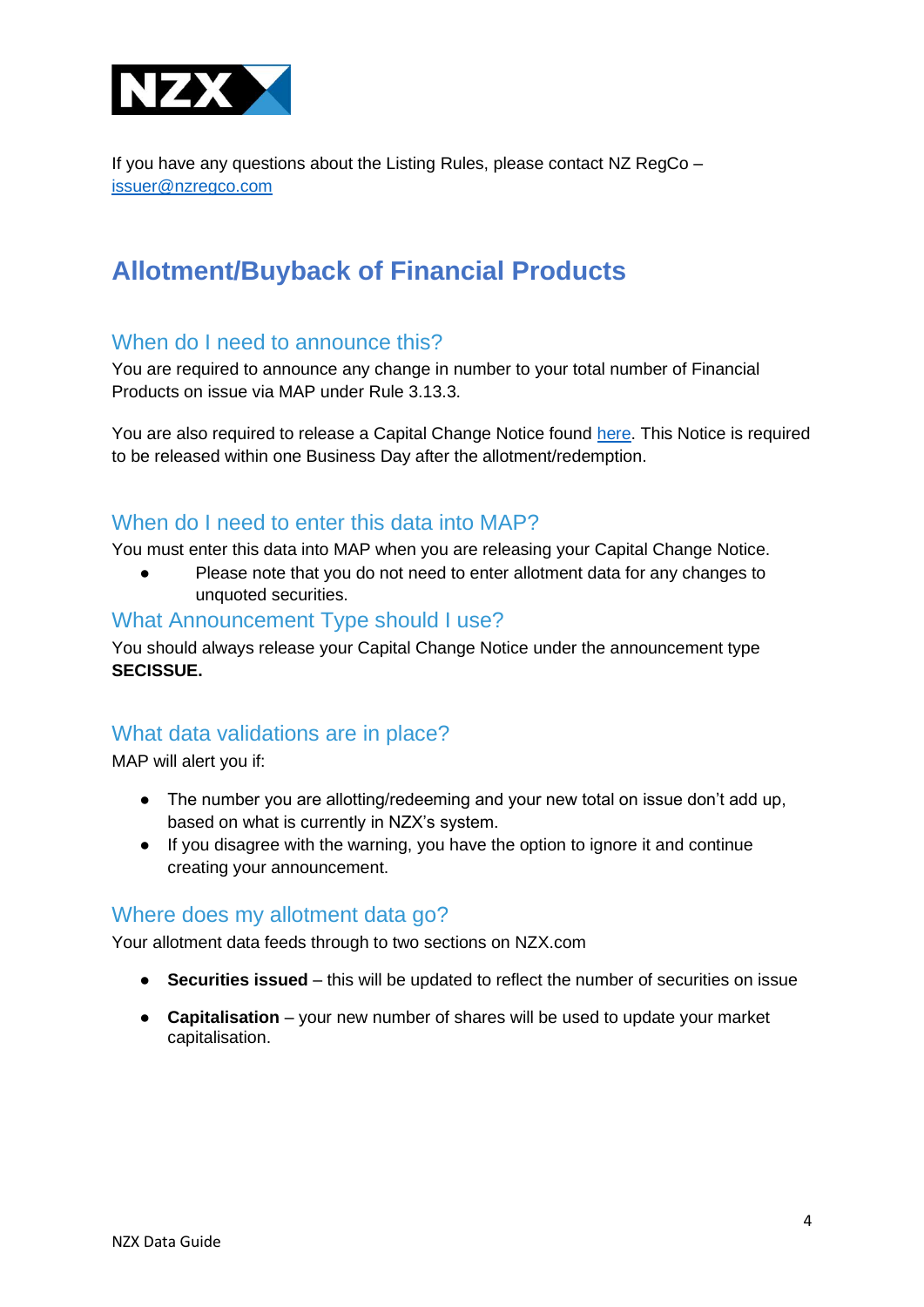

HOME / MARKETS / NZX

| Overview               | ,<br><b>NZX</b>       |                                    | <b>Instrument Name</b> |         | NZX Limited Ordinary Shares |             |
|------------------------|-----------------------|------------------------------------|------------------------|---------|-----------------------------|-------------|
| Dividends              | \$1.890               |                                    | Issued By              |         | NZX Limited                 |             |
| Company Announcements  |                       |                                    | <b>ISIN</b>            |         | NZNZXE0001S7                |             |
|                        | $+50.070/3.85%$       | 52 Week Change: + \$0.550 / 39.56% | Type                   |         | Ordinary Shares             |             |
| Related<br>instruments | Activity              |                                    | Performance            |         | Fundamental                 |             |
| NZX010 NZX 20/06/2033  | <b>Trading status</b> | Trading                            | Open                   | \$1,820 | P/E                         | 29.060      |
|                        | <b>Trades</b>         | 195                                | High                   | \$1,920 | <b>EPS</b>                  | \$0.063     |
|                        | Value                 | \$203,150.96                       | Low                    | \$1,830 | <b>NTA</b>                  | $-50.015$   |
|                        | Volume                | 107,399                            | High Bid               | \$1,880 | <b>Gross Div Yield</b>      | 4.655%      |
|                        | Capitalisation (000s) | \$525,422                          | Low Offer              | \$1,890 | Securities Issued           | 278,001,131 |

# Example – Allotment/Buyback of Financial Products

#### **Add Issuer Data**

Adding issuer data for SECISSUE: Allotment Test

If your announcement contains any of the below data points you are required to enter these under Listing Rule 3.26.1.

Allotment/Buyback of Financial Products

◯ Gender diversity data

◯ Earnings data (all issuers must enter earnings data when releasing their half year and full year results)

○ Key dates (AGM/SSM - when the time & date are confirmed; FY + HY results release date)

◯ Change current Director or Senior Manager

○ Add new Director or Senior Manager

O Net tangible asset figures (equity issuers must enter their NTA per share when releasing their half year and full year results)

 $\bigcirc$  No data to declare (not applicable for issuers releasing their half year or full year results)

| Company                                                                                      | NZX   NZX Limited ↓                                |  |  |  |  |
|----------------------------------------------------------------------------------------------|----------------------------------------------------|--|--|--|--|
| Date of allotment/buyback                                                                    | 30/10/2020                                         |  |  |  |  |
| <b>Financial Product</b>                                                                     | NZX   NZX 1 Limited Ordinary Share<br>$\checkmark$ |  |  |  |  |
| Reason for issue/buyback                                                                     | <b>Further issue</b><br>$\check{ }$                |  |  |  |  |
| Number of Financial Products allotted/bought back                                            | 100000                                             |  |  |  |  |
| Total number of Financial Products in existence after allotment/buyback (Excluding Treasury) | 23000000                                           |  |  |  |  |
| Issue/acquisition/buyback price per share (in dollars)                                       | 2.00                                               |  |  |  |  |
| <b>Issue currency</b>                                                                        | NZD (New Zealand Dollar) ↓                         |  |  |  |  |
| Confirm and add another<br>Confirm                                                           |                                                    |  |  |  |  |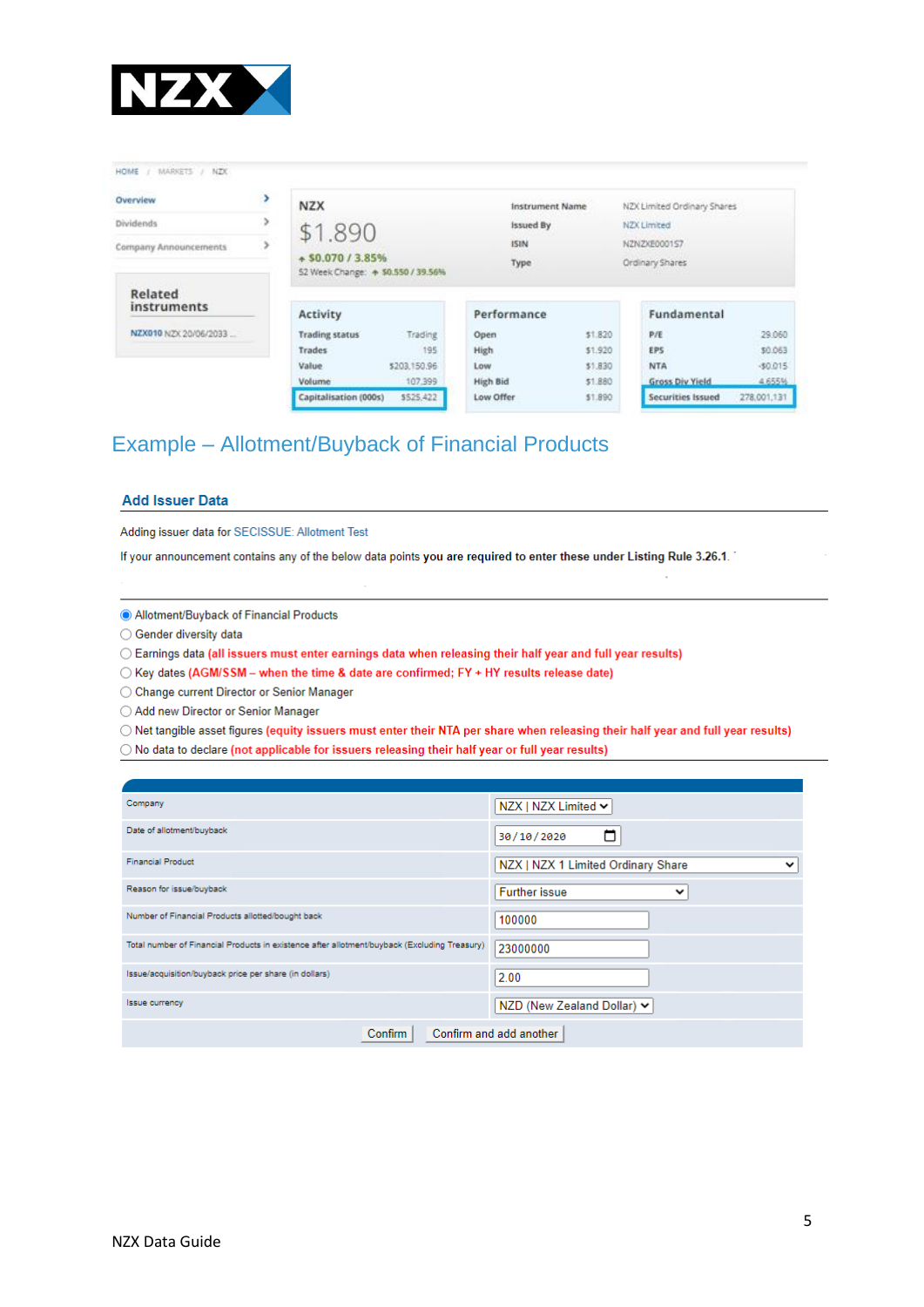

### Reason for Issue

You will need to select the most relevant reason for issue:

| <b>Buyback</b>                        | An acquisition by the company of its own shares<br>either for cancellation or to be held in treasury                                                                                                              |
|---------------------------------------|-------------------------------------------------------------------------------------------------------------------------------------------------------------------------------------------------------------------|
| <b>DRP/Saving Scheme</b>              | An issue of Financial Products pursuant to a<br>Dividend Reinvestment Plan                                                                                                                                        |
| <b>Employee/Director Share Scheme</b> | Issues to employees or Directors as remuneration                                                                                                                                                                  |
|                                       |                                                                                                                                                                                                                   |
| <b>Further issue</b>                  | Further issue of any type of Financial Product. The<br>difference between further issue and placement is<br>further issues are offered to the general public,<br>whereas placement is for selected few investors. |

# <span id="page-5-0"></span>**Gender Diversity Data**

### What is Gender Diversity Data?

You are required to include a quantitative breakdown of the gender composition of Director and Officers within your Annual Report, under Listing Rule 3.8.1(c).

At minimum you must report:

- (i) the number of male and female Directors, and
- (ii) the number of male and female Officers,
- (iii) confirmation on whether or not your company has a Gender Diversity Policy

at the relevant balance date and with comparative figures for the prior balance date (if any).

For the purposes of this Rule 3.8.1(c), "Officer" means a person, however designated, who is concerned or takes part in the management of your business and reports directly to:

(i) the Board, or

(ii) a person who reports to the Board

Please note that the following Issuer types are not required to disclose this diversity data:

- Debt only (Listing Rule 1.3.1);
- Fund Only (Listing Rule 1.5.1); and
- Foreign Exempt (Listing Rule 1.7.2).

### When do I enter Gender Diversity Data into MAP?

You should enter this data when you release your Annual Report over MAP.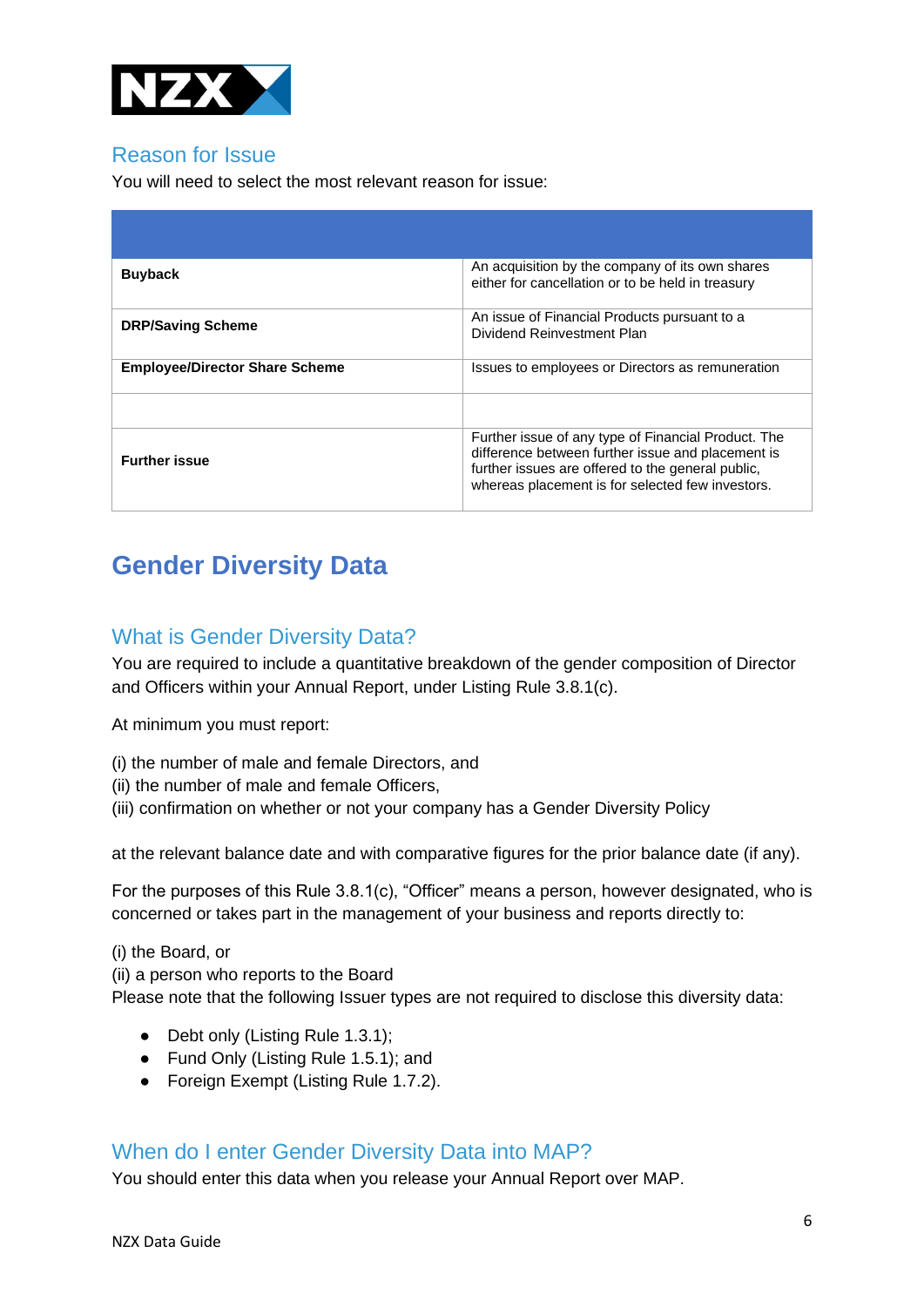

Please note – the gender data you enter into MAP must match the table provided in your Annual Report. You can refer to our [Gender Diversity Practice Note](https://nzx-prod-c84t3un4.s3.ap-southeast-2.amazonaws.com/AVFsoE8YdrTREY2ANL3zwSmv?response-content-disposition=inline%3B%20filename%3D%22Practice%20Note%20-%20Gender%20Diversity.pdf%22%3B%20filename%2A%3DUTF-8%27%27Practice%2520Note%2520-%2520Gender%2520Diversity.pdf&response-content-type=application%2Fpdf&X-Amz-Algorithm=AWS4-HMAC-SHA256&X-Amz-Credential=AKIA2NFHJDRLNWWMDHPT%2F20210818%2Fap-southeast-2%2Fs3%2Faws4_request&X-Amz-Date=20210818T225029Z&X-Amz-Expires=300&X-Amz-SignedHeaders=host&X-Amz-Signature=1079715518e4b6c1b4151fcc4244e3fdd03de7f584d5ac896a7258edf4ca4bbe) for more information. MAP will also provide the option for you to disclose Gender Diverse Directors and Officers.

#### What announcement type should I use?

- If you are releasing your Annual Report alongside your preliminary full year results, use **FLLYR**
- If you are releasing your Annual Report AFTER you have already released your preliminary full year result, use **ANNREP**.

### Where does my Gender data go?

We release a report on gender diversity biannually. These reports are released in January and July of each year and can be found [here.](https://www.nzx.com/regulation/nzregco/diversity-statistics)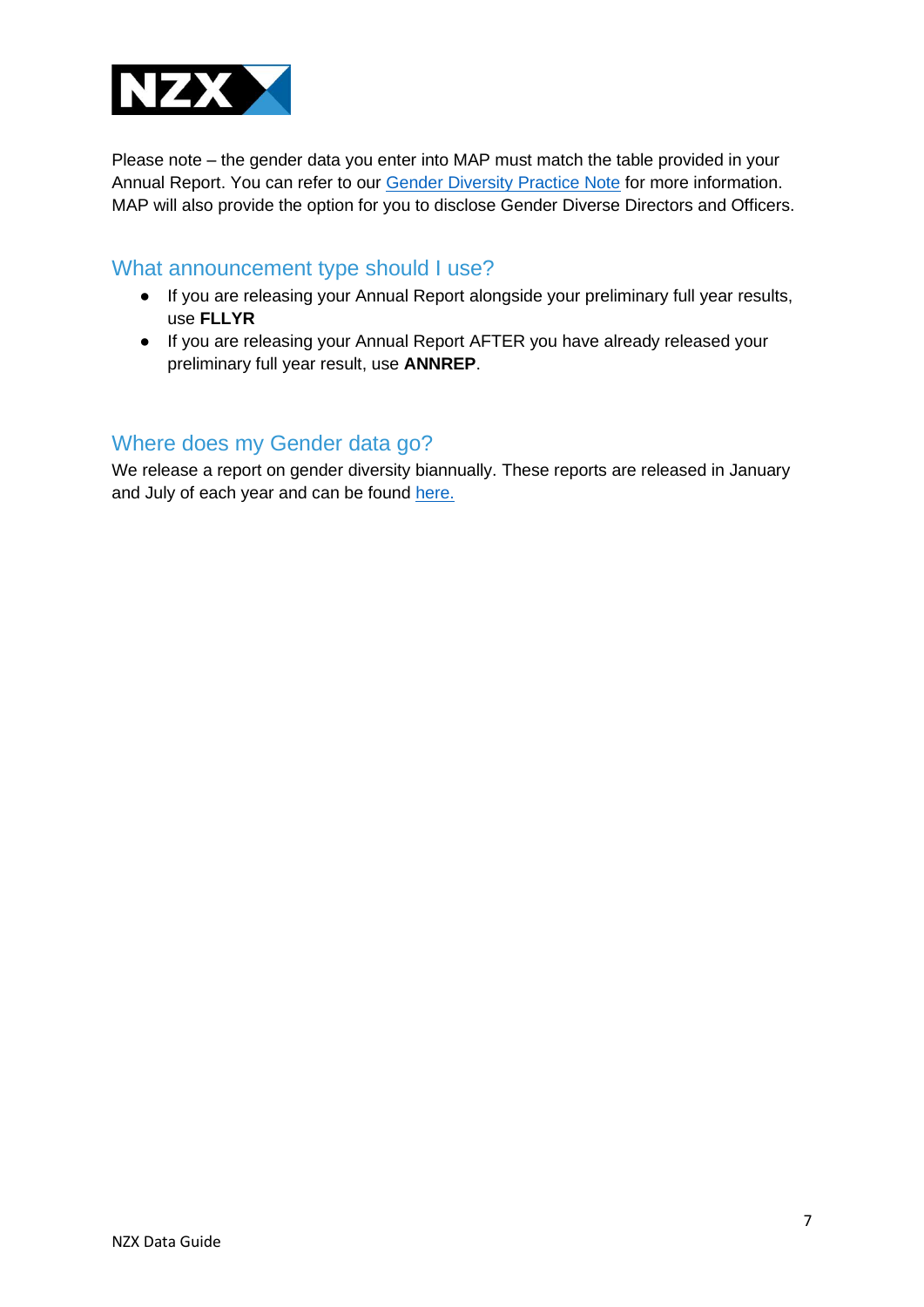

# Example – Gender Diversity Data entry

#### **Add Issuer Data**

Adding issuer data for ANNREP: Gender Test

If your announcement contains any of the below data points you are required to enter these under Listing Rule 3.26.1. Please enter all a

Issuers who are releasing their half year or full year results must ensure that they enter both the earnings data point and the net tangible a

◯ Allotment/Buyback of Financial Products

**O** Gender diversity data

◯ Earnings data (all issuers must enter earnings data when releasing their half year and full year results)

◯ Key dates (AGM/SSM - when the time & date are confirmed; FY + HY results release date)

◯ Change current Director or Senior Manager

◯ Add new Director or Senior Manager

○ Net tangible asset figures (equity issuers must enter their NTA per share when releasing their half year and full year results)

○ No data to declare (not applicable for issuers releasing their half year or full year results)

| Company                                     | NZX   NZX Limited ↓ |  |  |  |  |
|---------------------------------------------|---------------------|--|--|--|--|
| <b>Balance Date</b>                         | 31/12/2019          |  |  |  |  |
| Do you have a diversity & inclusion policy? | Yes                 |  |  |  |  |
| Number of male directors                    | 6                   |  |  |  |  |
| Number of female directors                  | 2                   |  |  |  |  |
| Number of gender diverse directors          | 0                   |  |  |  |  |
| Number of male officers                     | 8                   |  |  |  |  |
| Number of female officers                   | 3                   |  |  |  |  |
| Number of gender diverse officers           | 0                   |  |  |  |  |
| Confirm<br>Confirm and add another          |                     |  |  |  |  |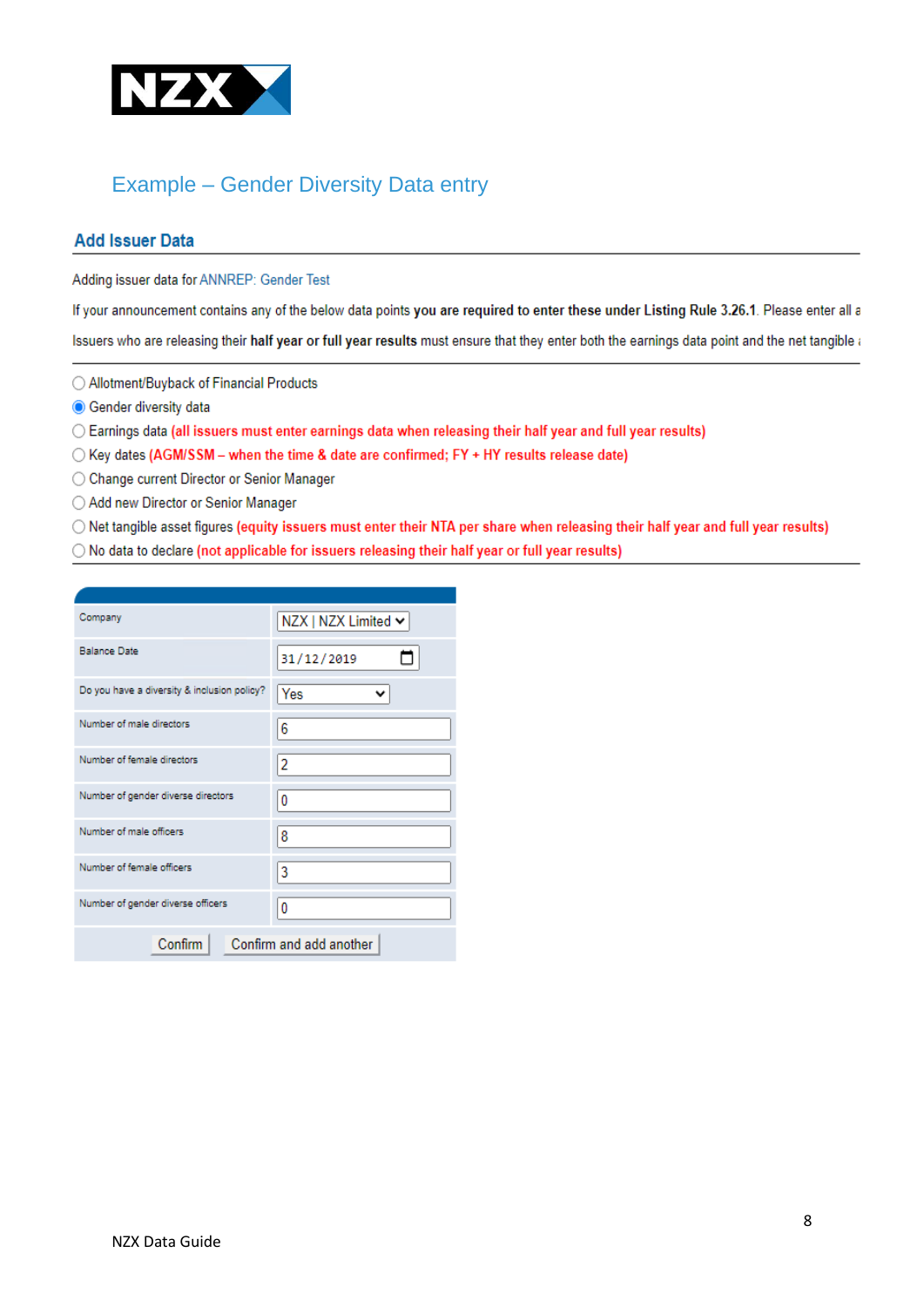

# <span id="page-8-0"></span>**Earnings Data**

### What is Earnings Data?

Earnings data refers to the following pieces of information from your preliminary full year or half year financial statements:

- Total profit/loss after tax
- Shareholder funds
- Intangibles
- Number of shares on issue as at the Balance Date

Note – you must enter the whole number i.e., do not enter it in thousands or millions.

### When do I enter Earnings Data into MAP?

You should enter your Earnings Data into MAP when you release your:

- Preliminary full year results, AND
- Preliminary half year results
- Fund only Issuers must enter earnings data with the release of your Annual Report

#### NTA

If you are an equity issuer, you are also required to enter your NTA when releasing your preliminary results. For further information on entering your NTA, please refer to page 11.

#### What announcement type should I use?

- **FLLYR**  if you are releasing your preliminary full year results
- **HALFYR**  if you are releasing your preliminary half year results

### What if I am releasing my Annual Report as my preliminary full year

#### results:

You will still need to enter the following information:

- Earnings data
- NTA data
- Gender Diversity (see page 6).
- Release under the announcement type **FLLYR**

### Where does my earnings data go?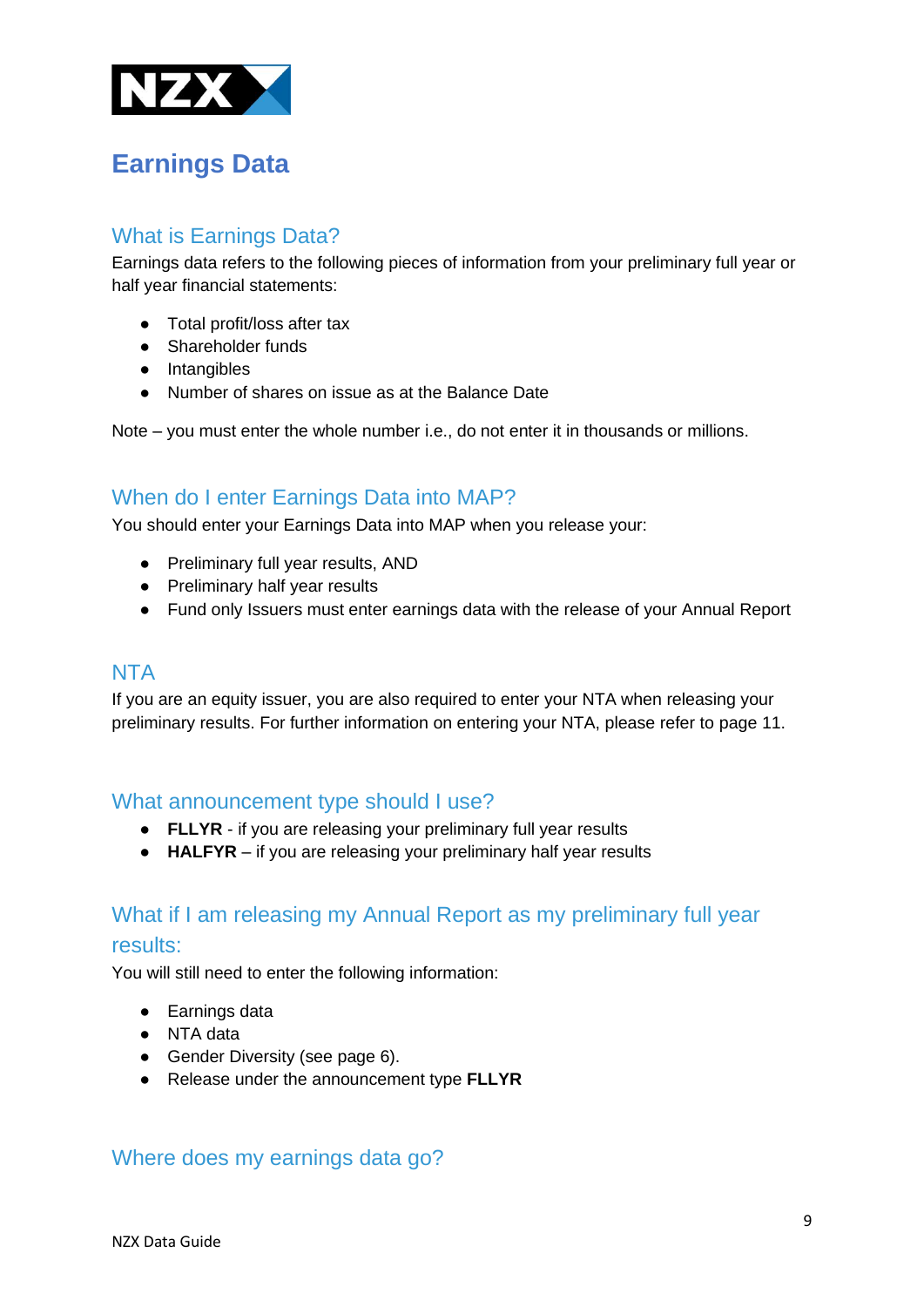

Your data will update the fundamentals sections on NZX.com. Specifically, your NTA, EPS and P/E figures.

| <b>NZX</b>                                                                    |              |             |                  | <b>Instrument Name</b> |                    | NZX Limited Ordinary Shares |             |
|-------------------------------------------------------------------------------|--------------|-------------|------------------|------------------------|--------------------|-----------------------------|-------------|
| \$1.840                                                                       |              |             | <b>Issued By</b> |                        | <b>NZX Limited</b> |                             |             |
|                                                                               |              | <b>ISIN</b> |                  | NZNZXE0001S7           |                    |                             |             |
| $\sqrt{2}$ -\$0.010 / -0.54%<br>52 Week Change: $\spadesuit$ \$0.219 / 13.57% |              | <b>Type</b> | Ordinary Shares  |                        |                    |                             |             |
|                                                                               |              |             |                  |                        |                    |                             |             |
| <b>Activity</b>                                                               |              |             | Performance      |                        |                    | <b>Fundamental</b>          |             |
| <b>Trading status</b>                                                         | Trading      |             | Open             | \$1,850                |                    | P/E                         | 29,160      |
| <b>Trades</b>                                                                 | 111          |             | High             | \$1,840                |                    | <b>EPS</b>                  | \$0.063     |
| Value                                                                         | \$150,826.77 |             | Low              | \$1,820                |                    | <b>NTA</b>                  | $-$0.013$   |
| Volume                                                                        | 82,407       |             | <b>High Bid</b>  | \$1,830                |                    | <b>Gross Div Yield</b>      | 4.580%      |
| <b>Capitalisation (000s)</b>                                                  | \$514,444    |             | <b>Low Offer</b> | \$1,840                |                    | <b>Securities Issued</b>    | 279,588,952 |

## Example – Earnings Data entry

#### **Add Issuer Data**

Adding issuer data for ANNREP: Gender Test

If your announcement contains any of the below data points you are required to enter these under Listing Rule 3.26.1. Please enter Issuers who are releasing their half year or full year results must ensure that they enter both the earnings data point and the net tangil

◯ Allotment/Buyback of Financial Products

◯ Gender diversity data

· Earnings data (all issuers must enter earnings data when releasing their half year and full year results)

 $\bigcirc$  Key dates (AGM/SSM - when the time & date are confirmed; FY + HY results release date)

O Change current Director or Senior Manager

◯ Add new Director or Senior Manager

O Net tangible asset figures (equity issuers must enter their NTA per share when releasing their half year and full year results)

◯ No data to declare (not applicable for issuers releasing their half year or full year results)

| Company                                                                                                                       | NZX   NZX Limited ↓        |
|-------------------------------------------------------------------------------------------------------------------------------|----------------------------|
| <b>Balance date</b>                                                                                                           | 31/12/2020                 |
| Previous EOY date                                                                                                             | 31/12/2020                 |
| Reporting currency                                                                                                            | NZD (New Zealand Dollar) ↓ |
| Amount: total profit/loss (after tax) attributable to holders for the period (excluding treasury).<br>Enter the exact number. | 17000000                   |
| Shareholder funds: total equity attributable to holders for the period.<br>Enter the exact number.                            | 100000000                  |
| Intangibles: inclusive of Goodwill, Patents and Trademarks, Software and Deferred Tax.<br>Enter the exact number.             | 12548000                   |
| Issued Shares: total shares on issue at the Balance Date (excluding treasury)                                                 | 231000000                  |
| Confirm and add another<br><b>Confirm</b>                                                                                     |                            |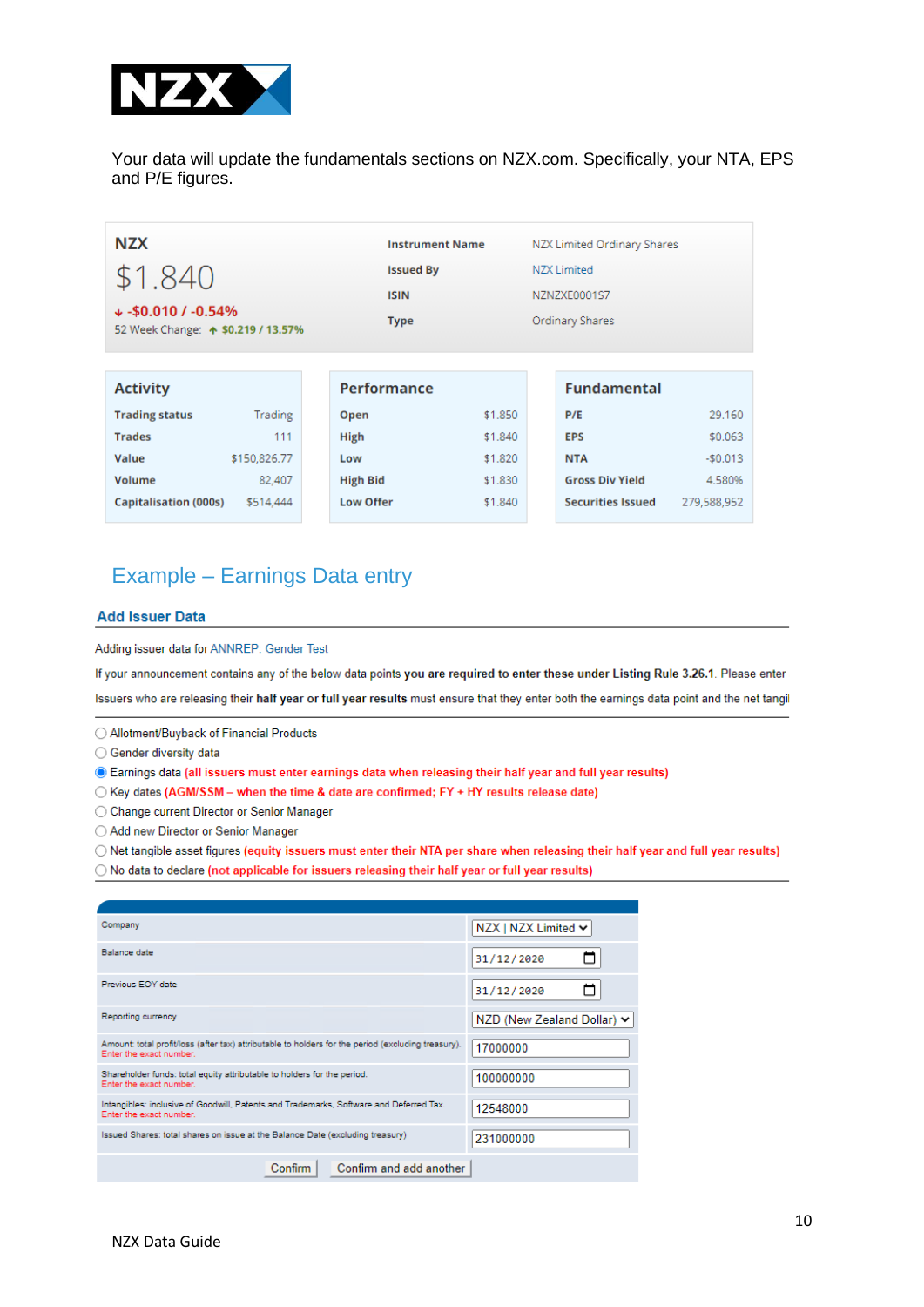

- Negative amounts should be entered with a negative sign ( **-** ) and not with brackets.
- Do not enter a dollar sign.
- The system will give a warning if a figure entered is substantially different to the previous results. In order for the data to pull through the warning will need to be acknowledged (as noted in the FAQ section).

# <span id="page-10-0"></span>**Net Tangible Asset Values (NTA)**

#### When do I need to announce my NTA?

NTA for the purposes of MAP data entry refers to the **Net Tangible Asset** per share figure.

When you announce this information depends on the 'type' of issuer you are.

If you are an issuer of equity securities, then you are required to release NTA information with your:

- Preliminary half year results, AND
- Preliminary full year results.

Fund issuers release NTA values more frequently.

Debt only issuers are not required to release NTA information.

### When do I need to enter NTA data into MAP?

You must enter NTA data into MAP whenever you announce this figure to the market.

As above, if you are an issuer of equity securities, you will enter this data point when you release your preliminary results.

If you are a Fund Issuer, you will enter this data point whenever you make an announcement advising of a new NTA figure.

● **IMPORTANT**: all issuers are required to enter this as the **dollar value** (NOT cents).

#### What announcement type do I use?

For Issuers of equity securities:

- FLLYR
- HALFYR

For Fund Issuers:

● MKTUPDATE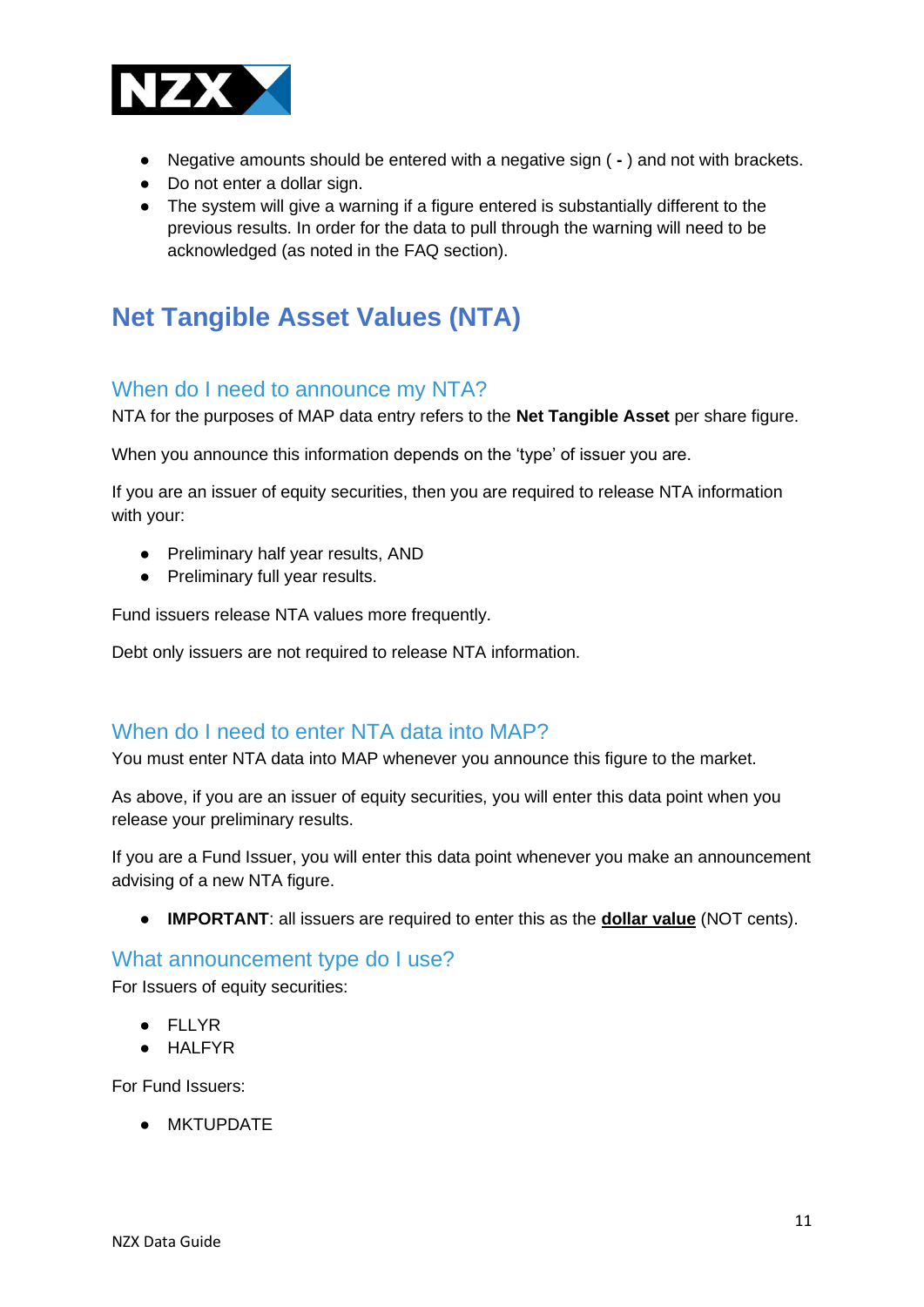

### What data validations are in place

You will receive a warning if the figure you enter differs by more than 10% more from the previous entry. While we are aware that sometimes NTA's do change significantly, this helps us to alert you on the occasion that a typo has occurred or you have entered your figure in cents instead of dollars.

You do have the option to click "I acknowledge the warnings and wish to continue".

### Where does my NTA data go?

Your NTA figure feeds through into your fundamentals section on NZX.com.

| Overview               | ×<br><b>NZX</b>                                         | Instrument Name  | NZX Limited Ordinary Shares |
|------------------------|---------------------------------------------------------|------------------|-----------------------------|
| Dividends              | \$1,890                                                 | <b>Issued By</b> | NZX Limited                 |
| Company Announcements  | s                                                       | ISIN.            | NZNZXE000157                |
|                        | + \$0.070 / 3.85%<br>52 Week Change: + \$0.550 / 39.56% | Type             | Ordinary Shares             |
| Related<br>instruments | Activity                                                | Performance      | Fundamental                 |
| NZX010 NZX 20/06/2033  | <b>Trading status</b>                                   | \$1,820          | P/E                         |
|                        | Trading                                                 | Open             | 29.060                      |
|                        | 195                                                     | \$1,920          | \$0.063                     |
|                        | <b>Trades</b>                                           | High             | <b>EPS</b>                  |
|                        | \$203,150.96                                            | \$1,830          | $-50.015$                   |
|                        | Value                                                   | Low              | <b>NTA</b>                  |
|                        | 107.399                                                 | High Bid         | <b>Gross Div Yield</b>      |
|                        | Volume:                                                 | \$1,880          | 4.655%                      |
|                        | Capitalisation (000s)                                   | Low Offer        | Securities Issued           |
|                        | \$525,422                                               | \$1,890          | 278.001.131                 |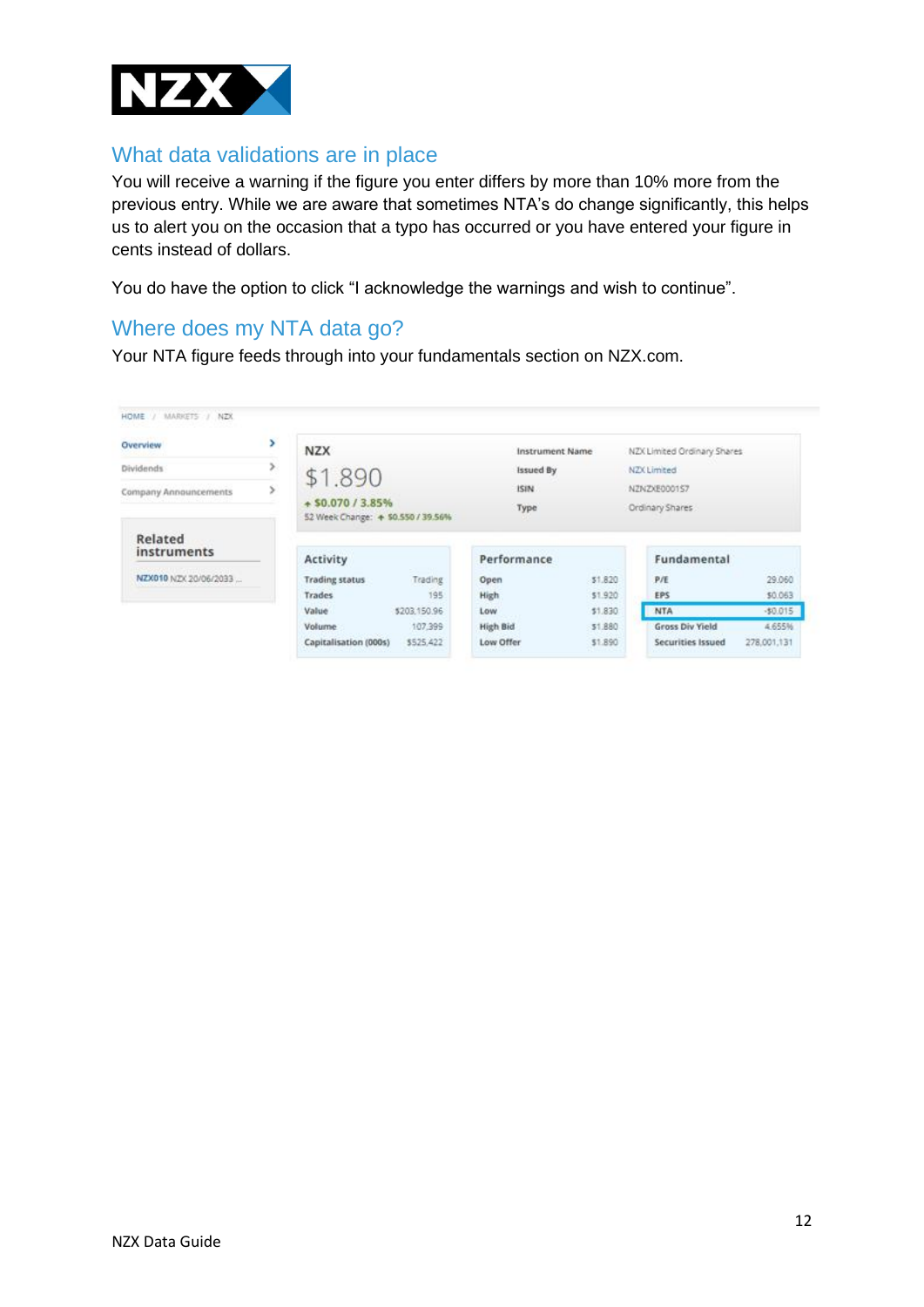

### Example – NTA data entry

Below shows an example of entering the NTA value per share and the warning that will appear if the figure you have entered differs by more than 10%.

#### **Add Issuer Data**

Adding issuer data for MKTUPDTE: NTA Test

If your announcement contains any of the below data points you are required to enter these under Listing Rule 3.26.1. Please enter Issuers who are releasing their half year or full year results must ensure that they enter both the earnings data point and the net tang

○ Allotment/Buyback of Financial Products

○ Gender diversity data

○ Earnings data (all issuers must enter earnings data when releasing their half year and full year results)

- Key dates (AGM/SSM -- when the time & date are confirmed; FY + HY results release date)
- C Change current Director or Senior Manager
- Add new Director or Senior Manager

Net tangible asset figures (equity issuers must enter their NTA per share when releasing their half year and full year results) O No data to declare (not applicable for issuers releasing their half year or full year results)

<span id="page-12-0"></span>

| Company                                                                       | NZX   NZX Limited ~        |
|-------------------------------------------------------------------------------|----------------------------|
| Applicable Date                                                               | 31/10/2020                 |
| Currency                                                                      | NZD (New Zealand Dollar) v |
| NTA Value per share (dollar value cum income, after tax)                      | 15                         |
| Confirm                                                                       | Confirm and add another    |
| I acknowledge the warnings and wish to continue                               |                            |
| Warning:<br>Reported NTA varies by more than 10% from previous figure of 0.15 |                            |

# **Key Dates**

#### What counts as a Key Date?

The following are classified as Key Dates:

- Annual General Meeting (AGM)
- Special Shareholder Meetings (SSM)
- Date that preliminary full year or half year results will be released to market.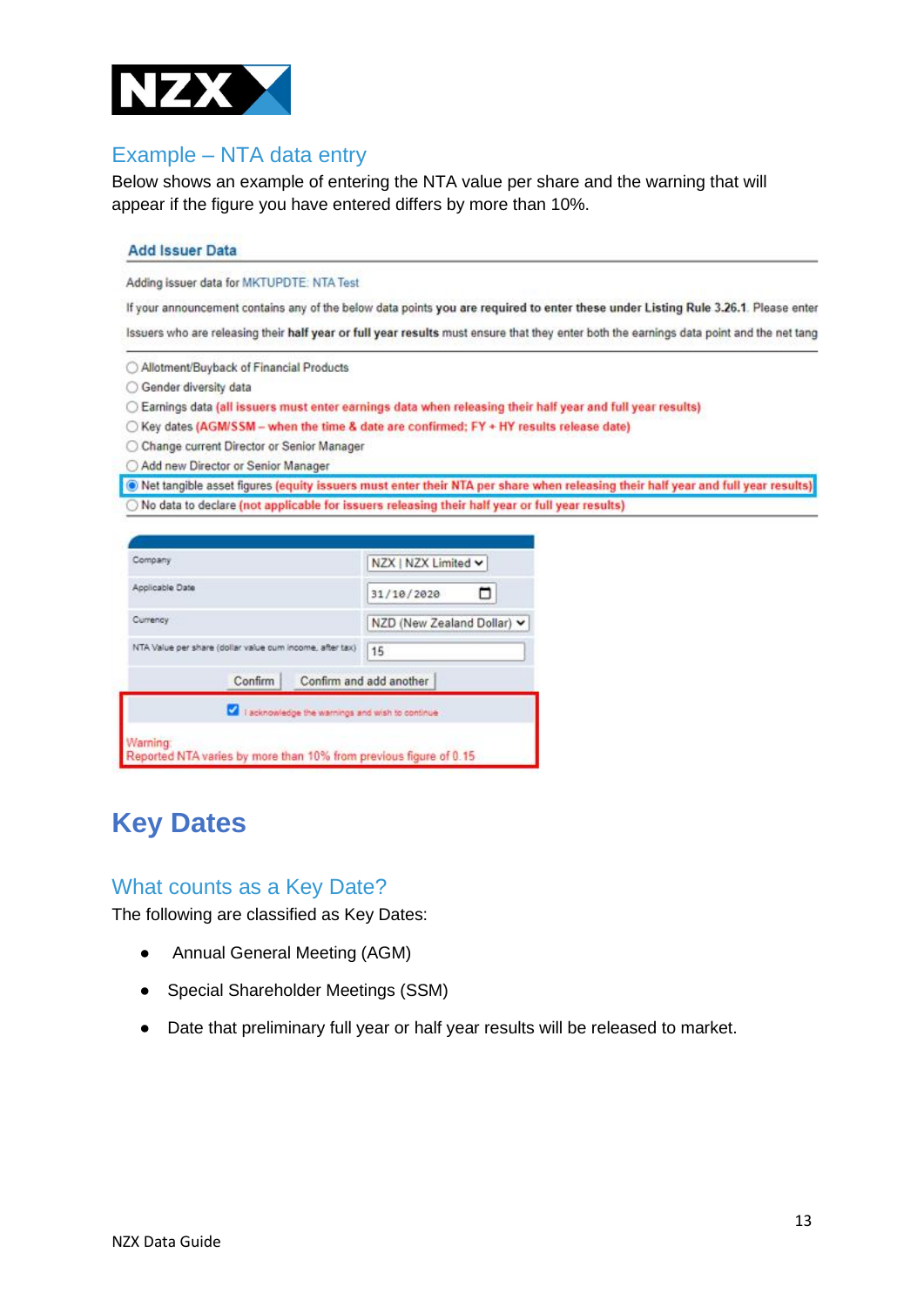

# When do I need to release Key Date information?

- You are required to release the Notice of Meeting for your AGM/SSM over MAP under Listing Rule 3.23.1.
- You are not required to announce to market the date you intend to announce your preliminary results. However, if you do choose to announce this information, you must enter the date into the Key Dates data field.

### When do I need to enter Key Dates into MAP?

#### AGM/SSM

You must enter the following information when you release your Notice of Meeting:

- Time
- Date
- Location

You should not fill out the Key Dates data field for a meeting until the above three fields are known.

#### Preliminary Results Release Dates

When you announce the date you intend on releasing your preliminary results, you must enter this date into the Key Dates field.

#### What announcement type should I use?

- If you are releasing an announcement in relation to a meeting, either annual or special, the announcement type **MEETING** must be used
- If you are releasing an announcement in relation to the release date of a Results Announcement either full or half year, the announcement type **GENERAL** must be used.

#### Where does my Key Date data go?

Your key date data will update the Upcoming Meetings and/or the Upcoming Results pages on NZX.com as below: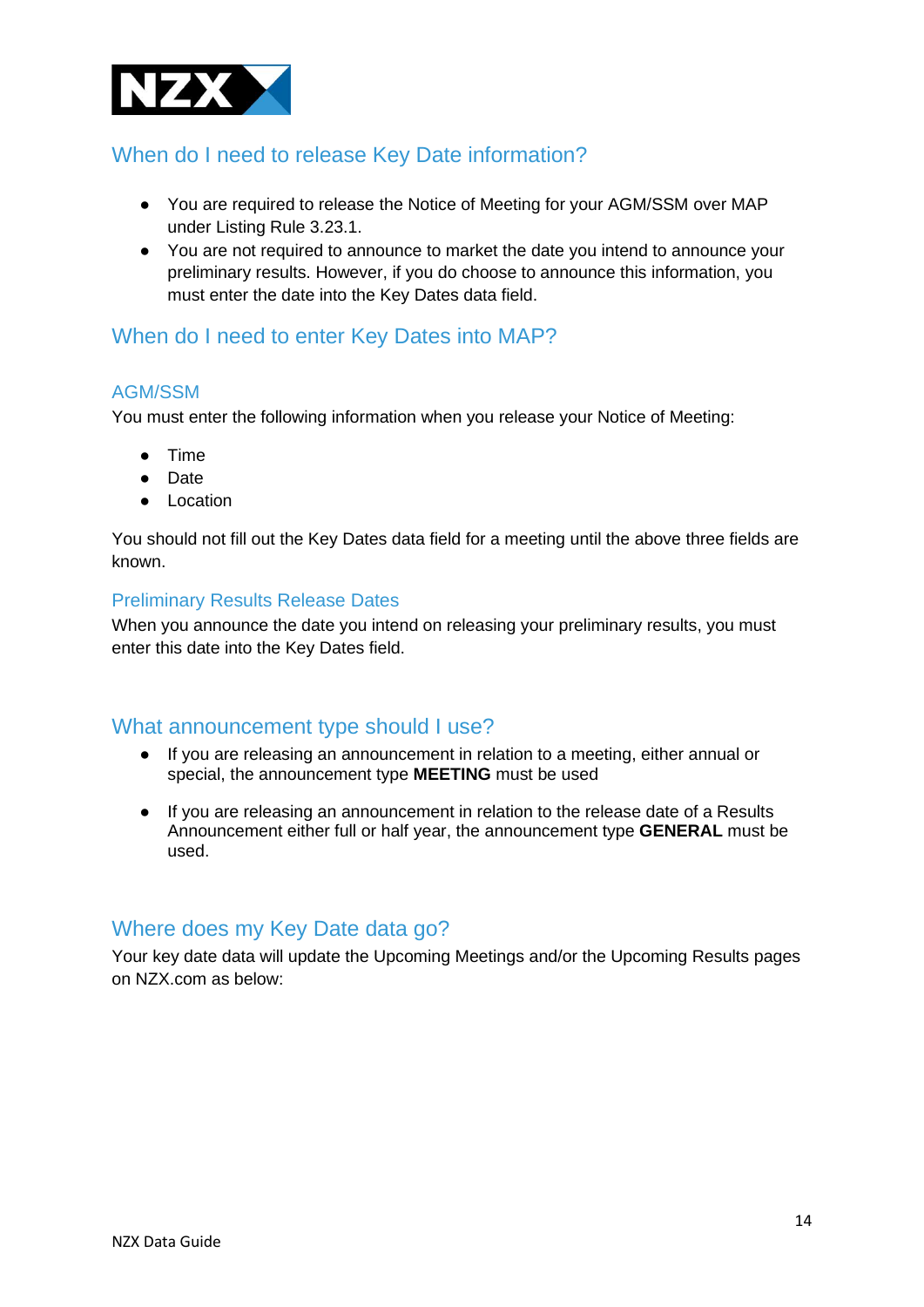

HOME / MARKETS / NZSX / NZSX UPCOMING MEETINGS

| Overvlew                 |  |
|--------------------------|--|
| Announcements            |  |
| <b>Dividends</b>         |  |
| <b>Upcoming Listings</b> |  |
| <b>Upcoming Meetings</b> |  |
| <b>Upcoming Results</b>  |  |

#### **NZX Main Board Upcoming Meetings**

| <b>Company</b>                | Type                | <b>Date</b>                                 | <b>Time</b>             | Location                                                                                         |
|-------------------------------|---------------------|---------------------------------------------|-------------------------|--------------------------------------------------------------------------------------------------|
| CEN                           | <b>AGM</b>          | 11 Nov 2020                                 | MA00.9                  | $\alpha$                                                                                         |
| <b>SOUTHERN</b><br>VHP<br>22. | AGM<br>88.4m        | <b>CONTRACTOR</b> CONTRACTOR<br>17 Nov 2020 | 10.00AM<br>wasan        | Makora Room<br>Generator Commercial Bay<br>Level 2<br>PwC Tower<br>15 Customs Street<br>Auckland |
| 250141<br>PCT                 | <b>CONCO</b><br>AGM | and reads<br>17 Nov 2020                    | <b>THEFT</b><br>11,30AM | Toros Room<br>Level 2<br>PwC Tower<br>15 Customs St West<br>Auckland                             |

HOME / MARKETS / NZSX / NZSX UPCOMING RESULTS

| <b>Upcoming Results</b>  |  |
|--------------------------|--|
| Jpcoming Meetings        |  |
| <b>Upcoming Listings</b> |  |
| Dividends                |  |
| Announcements            |  |
| Overview                 |  |

#### **NZX Main Board Upcoming Results**

 $\blacktriangleright$  There is no obligation under the NZX Listing Rules for an Issuer to disclose the date on which it proposes to release its financial preliminary results to the market. Therefore, this list of Issuers cannot be guaranteed as a<br>comprehensive list of all Issuers' upcoming financial results releases. Release dates may also be brought f or delayed without notice.

| Company    | <b>Type</b>   | Date        |  |
|------------|---------------|-------------|--|
| SAN:       | FLLVR.        | 12 Nov 2020 |  |
| IPL        | <b>HALFYR</b> | 17 Nov 2020 |  |
| <b>NPH</b> | <b>FLLVR</b>  | 18 Nov 2020 |  |
| SKO-       | <b>HALPYR</b> | 18 Nov 2020 |  |
| AFT        | <b>HALFYR</b> | 19 Nov 2020 |  |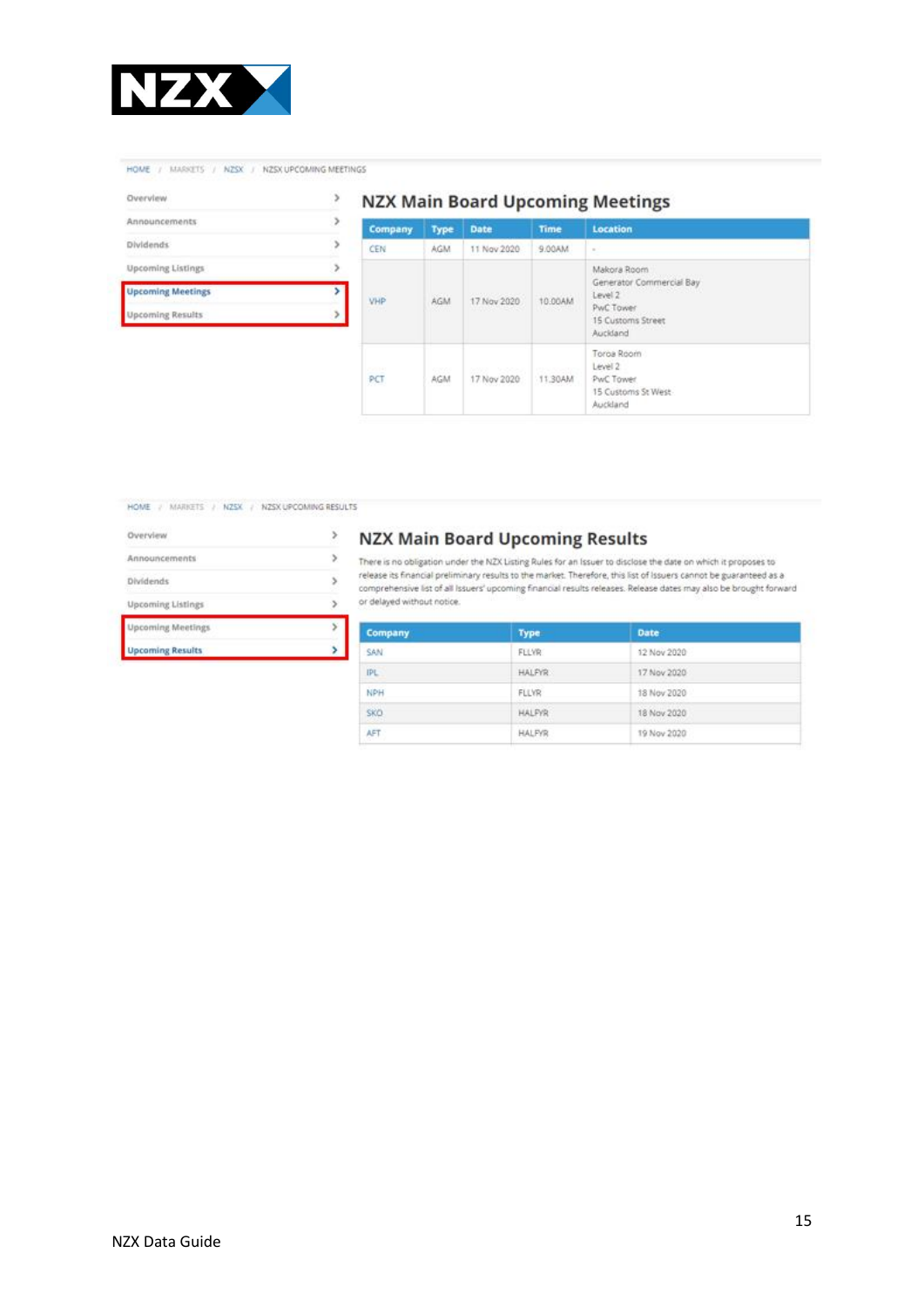

# Example – Meeting Entry

#### **Add Issuer Data**

Adding issuer data for SECISSUE: Allotment Test

If your announcement contains any of the below data points you are required to enter these under Listing Rule 3.26.1. Please enter all

Issuers who are releasing their half year or full year results must ensure that they enter both the earnings data point and the net tangible

- Allotment/Buyback of Financial Products
- Gender diversity data
- Earnings data (all issuers must enter earnings data when releasing their half year and full year results)
- C Key dates (AGM/SSM when the time & date are confirmed; FY + HY results release date)
- ◯ Change current Director or Senior Manager
- ◯ Add new Director or Senior Manager
- O Net tangible asset figures (equity issuers must enter their NTA per share when releasing their half year and full year results)
- O No data to declare (not applicable for issuers releasing their half year or full year results)

| Company                           | NZX   NZX Limited ↓         |
|-----------------------------------|-----------------------------|
| Type of event                     | Annual General Meeting      |
| Date of event                     | 20/08/2021                  |
| Time of event (if applicable)     | 10:00                       |
| Location of event (if applicable) | 11 Cable Street, Wellington |
| Confirm                           | Confirm and add another     |

### Example – Results release date

#### **Add Issuer Data**

Adding issuer data for SECISSUE: Allotment Test

If your announcement contains any of the below data points you are required to enter these under Listing Rule 3.26.1. Please enter

Issuers who are releasing their half year or full year results must ensure that they enter both the earnings data point and the net tang

- ◯ Allotment/Buyback of Financial Products
- Gender diversity data
- ◯ Earnings data (all issuers must enter earnings data when releasing their half year and full year results)
- C Key dates (AGM/SSM when the time & date are confirmed; FY + HY results release date)
- ◯ Change current Director or Senior Manager
- Add new Director or Senior Manager

O Net tangible asset figures (equity issuers must enter their NTA per share when releasing their half year and full year results) O No data to declare (not applicable for issuers releasing their half year or full year results)

| Company                           | NZX   NZX Limited $\sim$ |
|-----------------------------------|--------------------------|
| Type of event                     | Full-year results        |
| Date of event                     | 20/08/2021               |
| Time of event (if applicable)     |                          |
| Location of event (if applicable) |                          |
| Confirm                           | Confirm and add another  |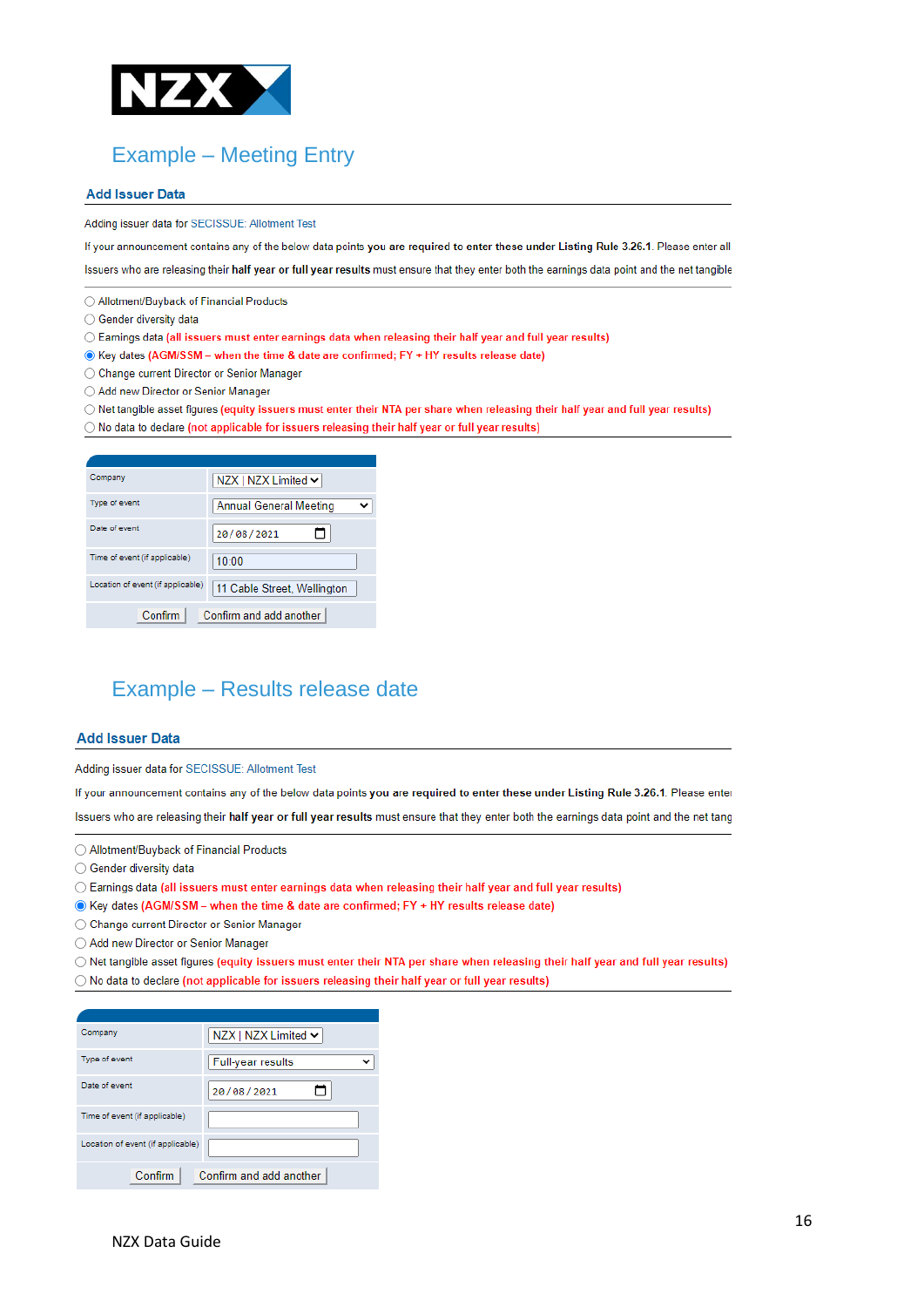

# <span id="page-16-0"></span>**Change Current Director or Senior Manager AND Add new Director or Senior Manager**

#### What is this data?

"Senior Manager" is defined in the Listing Rules. The definition comes from section 6 of the Financial Markets Conduct Act 2013 and is:

A person who is not a Director but occupies a position that allows that person to exercise significant influence over the management or administration of the issuer (for example, a Chief Executive Officer or a Chief Financial Officer).

"Director" is also defined in the Listing Rules and means:

(a) in relation to a company incorporated in New Zealand, a Director within the meaning of section 126(1)(a) of the Companies Act 1993.

(b) in relation to a Managed Investment Scheme, a Director (within the meaning of section 126(1)(a) of the Companies Act 1993) of the Manager, or

(c) in relation to any other entity where paragraph (a) or (b) does not apply, any person occupying a position in that entity, or in the Manager of such entity, that is comparable with that of a Director of a company,

#### When do I need to announce this data?

You must release an announcement detailing any changes to Directors or Senior Managers under Listing Rule 3.20.1. You must still make an announcement promptly and without delay, even if the change is effective at a later date.

#### When do I enter this information into MAP?

You should enter this information into MAP when you are making your announcement of the change **provided the effective date is known.** 

If you have a last possible date (e.g., this change will take place during August), then enter the last day of the month. If the date moves forward, you can contact your Relationship Manager who will be able to arrange for your data to get updated.

If you do not have an effective date, please contact your Relationship Manager, and advise that you have released the announcement without data due to the unknown date.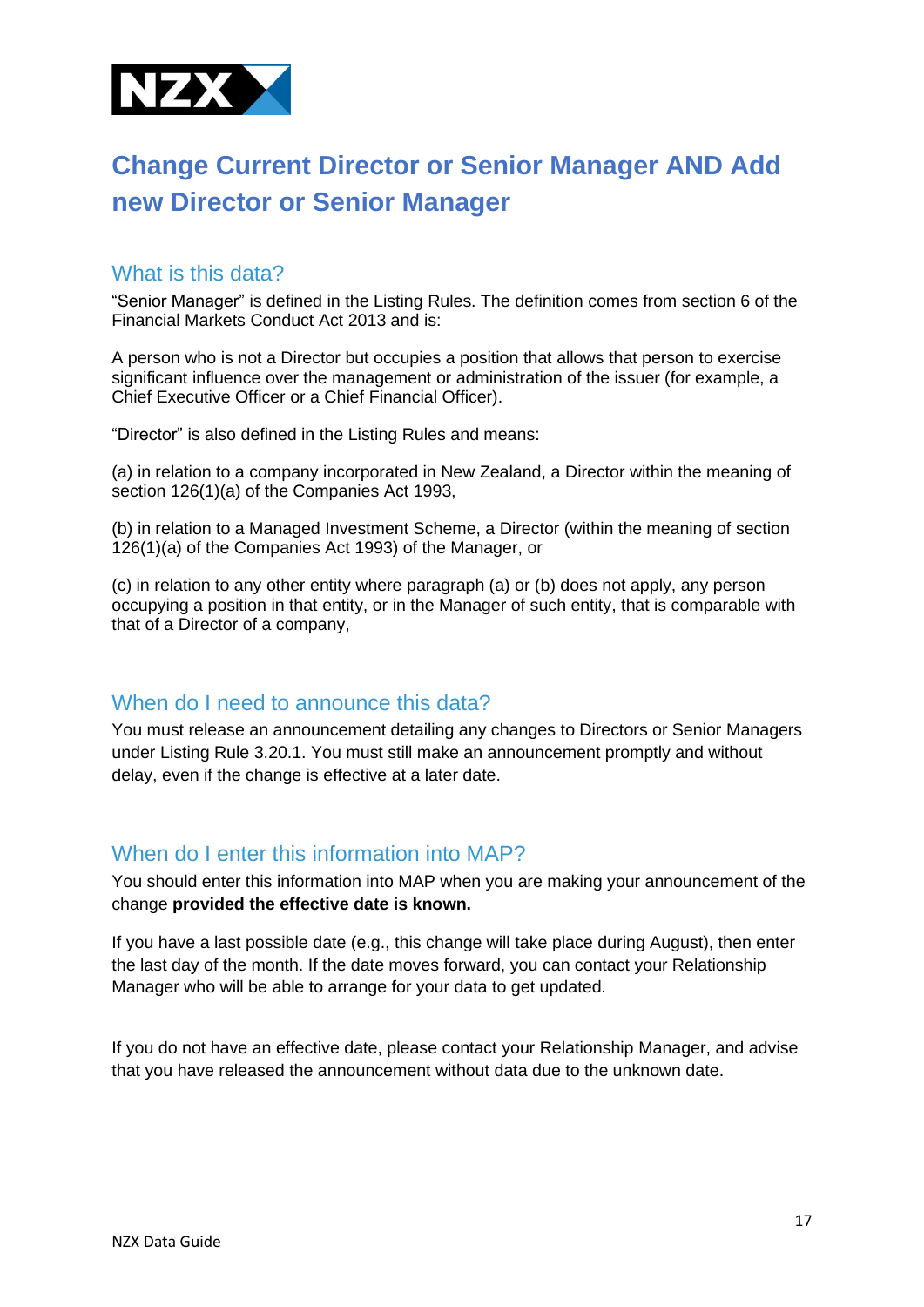

### What to do if a Director or Senior Manager resigns?

This change is made using the **Change Director or Senior Manager** data point.

#### Select **[End of Directorship or Office]**

#### What is the effective date?

- For a new Director or Senior Manager the first date they are in the role
- For a resignation of a Director or Senior Manager the last date they are in the role
- For a change in Director or Senior Manager the date they are first in the new role

#### Where does my Director and Senior Manager data go?

Your Director and Senior Manager data feeds through onto your Issuer page on NZX.com.

| Overview                       | ٠             | <b>NZX Limited</b>                                                                                                                                   |                                                                                                                                                                                                                |                                        |
|--------------------------------|---------------|------------------------------------------------------------------------------------------------------------------------------------------------------|----------------------------------------------------------------------------------------------------------------------------------------------------------------------------------------------------------------|----------------------------------------|
| Announcements                  | ×             |                                                                                                                                                      |                                                                                                                                                                                                                |                                        |
| <b>Documents</b>               | ×             | <b>NZX</b>                                                                                                                                           | <b>Instrument Name</b>                                                                                                                                                                                         | NZX Limited Ordinary Shares            |
| <b>Meetings</b>                | ×             | \$1.890                                                                                                                                              | <b>Issued By</b>                                                                                                                                                                                               | NZX Limited                            |
| <b>Results</b>                 | ×             | + \$0.070 / 3.85%                                                                                                                                    | ISIN                                                                                                                                                                                                           | NZNZXE0001S7                           |
| Listings                       | $\rightarrow$ | 52 Week Change: + \$0.550 / 39.36%                                                                                                                   | Type                                                                                                                                                                                                           | Ordinary Shares                        |
| Analysis                       | s.            |                                                                                                                                                      |                                                                                                                                                                                                                |                                        |
|                                |               | <b>NZX010</b>                                                                                                                                        | <b>Instrument Name</b>                                                                                                                                                                                         | NZX 20/06/2033 5.40% NZX Limited Notes |
|                                |               | 2.80%                                                                                                                                                | Issued By                                                                                                                                                                                                      | NZX Limited                            |
| Contact                        |               |                                                                                                                                                      | ISIN                                                                                                                                                                                                           | NZNZXD0010L5                           |
| Graham Law                     |               | 0.00% / 0.00%                                                                                                                                        | Type                                                                                                                                                                                                           | Structured Debt                        |
| PO Box 2959 Wellington<br>6140 |               | 52 Week Change: No change                                                                                                                            | Price Per \$100                                                                                                                                                                                                | \$107.294                              |
| $L + 64.4.472.7599$            |               |                                                                                                                                                      | Maturity Date *                                                                                                                                                                                                | 20 Jun 2023                            |
| 2 NZX Limited website          |               |                                                                                                                                                      | Previous Payment<br>Date                                                                                                                                                                                       | 20 Sep 2020                            |
|                                |               | Mark Peterson<br>Graham Law<br>James Miller<br>Frank Aldridge<br>Nigel Babbage<br>Richard Bodman<br>Elaine Campbell<br>Ion Macdonald<br>John McMahon | Chief Executive Officer<br>Chief Financial Officer<br>Chairman<br>Independent Director<br>Independent Director<br>Independent Director<br>Independent Director<br>Independent Director<br>Independent Director |                                        |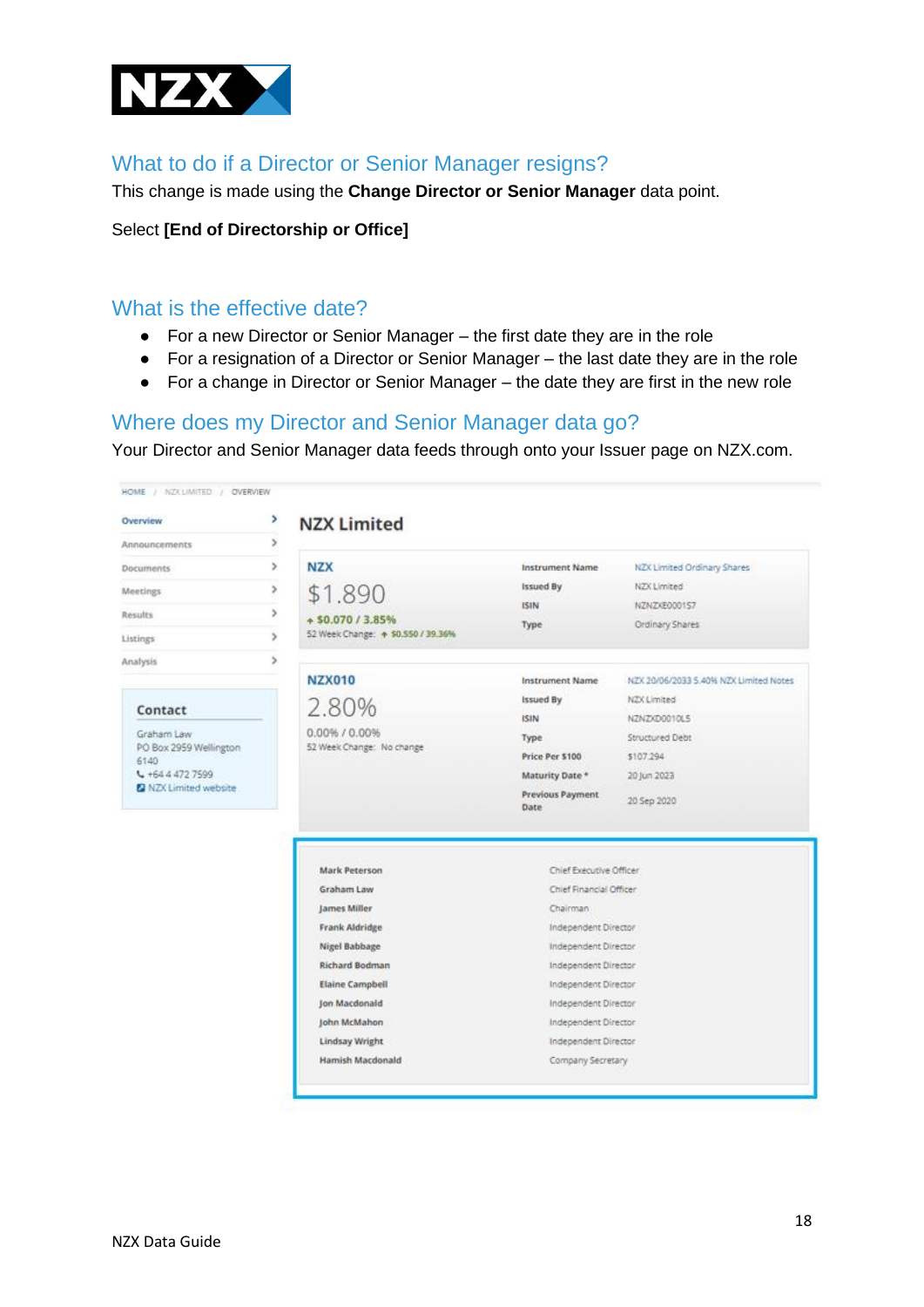

#### The Senior Manager title I want is not available

We have a set list of Director and Senior Manager titles available. You must show the following roles at least:

- All Directors (correctly classed as Independent or not)
- CEO
- CFO

Any additional Senior Manager roles can be added if their role (or one similar) is available in the drop-down menu.

If there is no applicable role available, then **you do not need to enter the name of the relevant Director or Senior Manager.** 

## Example – Changing a Director or Senior Manager

#### **Add Issuer Data**

Adding issuer data for ADMIN: Change of Director Test

If your announcement contains any of the below data points you are required to enter these under Listing Rule 3.26.1. Please enter Issuers who are releasing their half year or full year results must ensure that they enter both the earnings data point and the net tangi

◯ Allotment/Buvback of Financial Products

◯ Gender diversity data

○ Earnings data (all issuers must enter earnings data when releasing their half year and full year results)

◯ Key dates (AGM/SSM - when the time & date are confirmed: FY + HY results release date)

Change current Director or Senior Manager

Add new Director or Senior Manager

O Net tangible asset figures (equity issuers must enter their NTA per share when releasing their half year and full year results)

○ No data to declare (not applicable for issuers releasing their half year or full year results)

| Director or Senior Manager | Patrick Strange (NZX000000 Independent Director) |  |
|----------------------------|--------------------------------------------------|--|
| New position               | [End of directorship or office]<br>v             |  |
| Effective date             | 10/11/2020                                       |  |
|                            | Confirm and add another<br>Confirm               |  |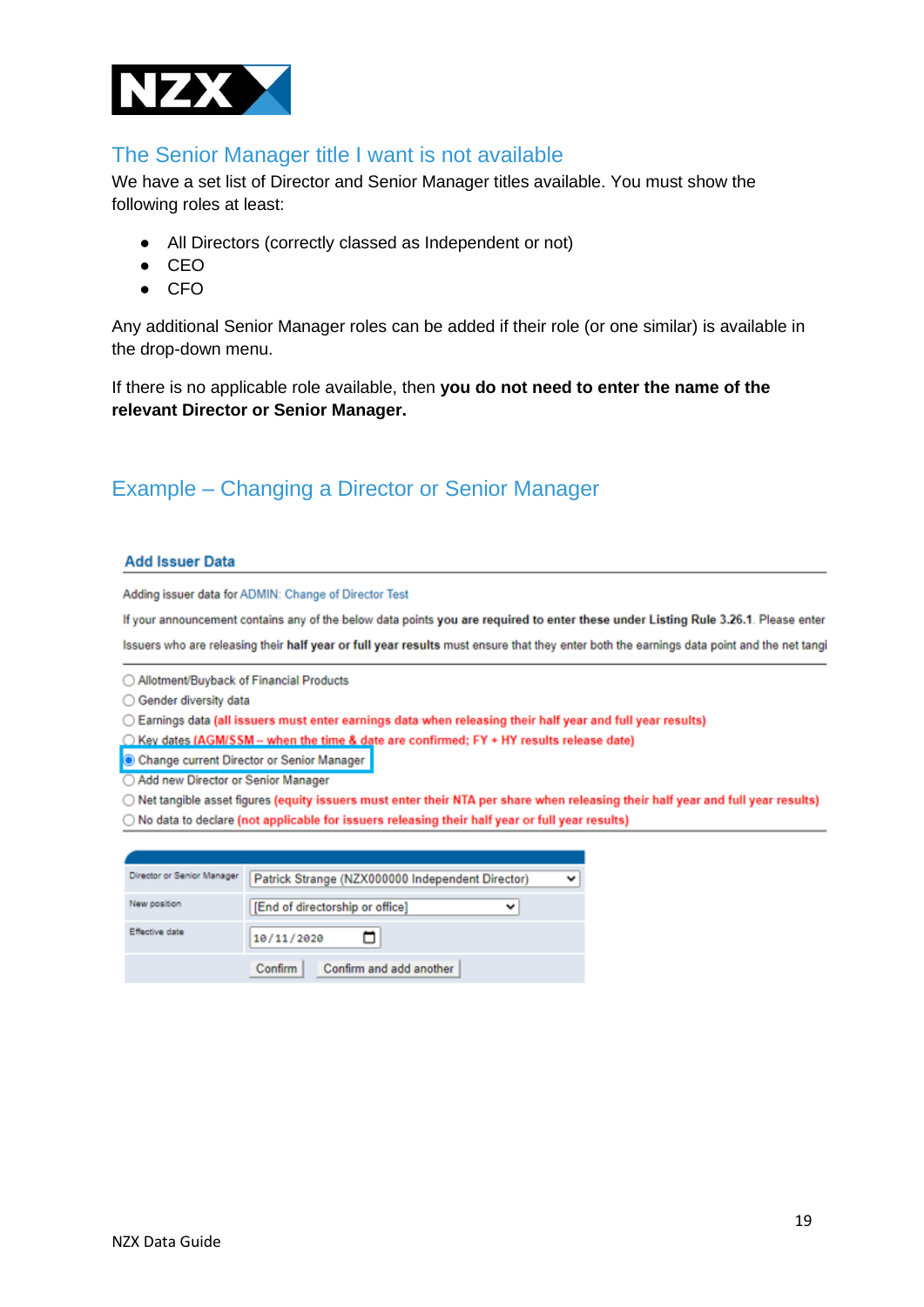

# <span id="page-19-0"></span>**No Data to Declare**

#### When can I select this?

If your announcement does not contain any of the listed data points in the Add Issuer Data screen, then you can select "No Data to Declare".

● Please note this option is **not applicable** for issuers releasing preliminary full year or half year results.

#### **Add Issuer Data**

Adding issuer data for ADMIN: No Data Test

If your announcement contains any of the below data points you are required to enter these under Listing Rule 3.26.1. Please enter Issuers who are releasing their half year or full year results must ensure that they enter both the earnings data point and the net tang

- ◯ Allotment/Buyback of Financial Products
- Gender diversity data
- Earnings data (all issuers must enter earnings data when releasing their half year and full year results)
- Key dates (AGM/SSM when the time & date are confirmed; FY + HY results release date)
- Change current Director or Senior Manager
- Add new Director or Senior Manager

O Net tangible asset figures (equity issuers must enter their NTA per share when releasing their half year and full year results) O No data to declare (not applicable for issuers releasing their half year or full year results)

| By selecting this, I confirm that this announcement does not contain any issuer data required under the listing rules |
|-----------------------------------------------------------------------------------------------------------------------|
|                                                                                                                       |
|                                                                                                                       |
|                                                                                                                       |
|                                                                                                                       |

## What happens if I select this option and I actually had data to enter?

<span id="page-19-1"></span>Please contact your Relationship Manager as soon as you have realised the error and they will be able to advise you.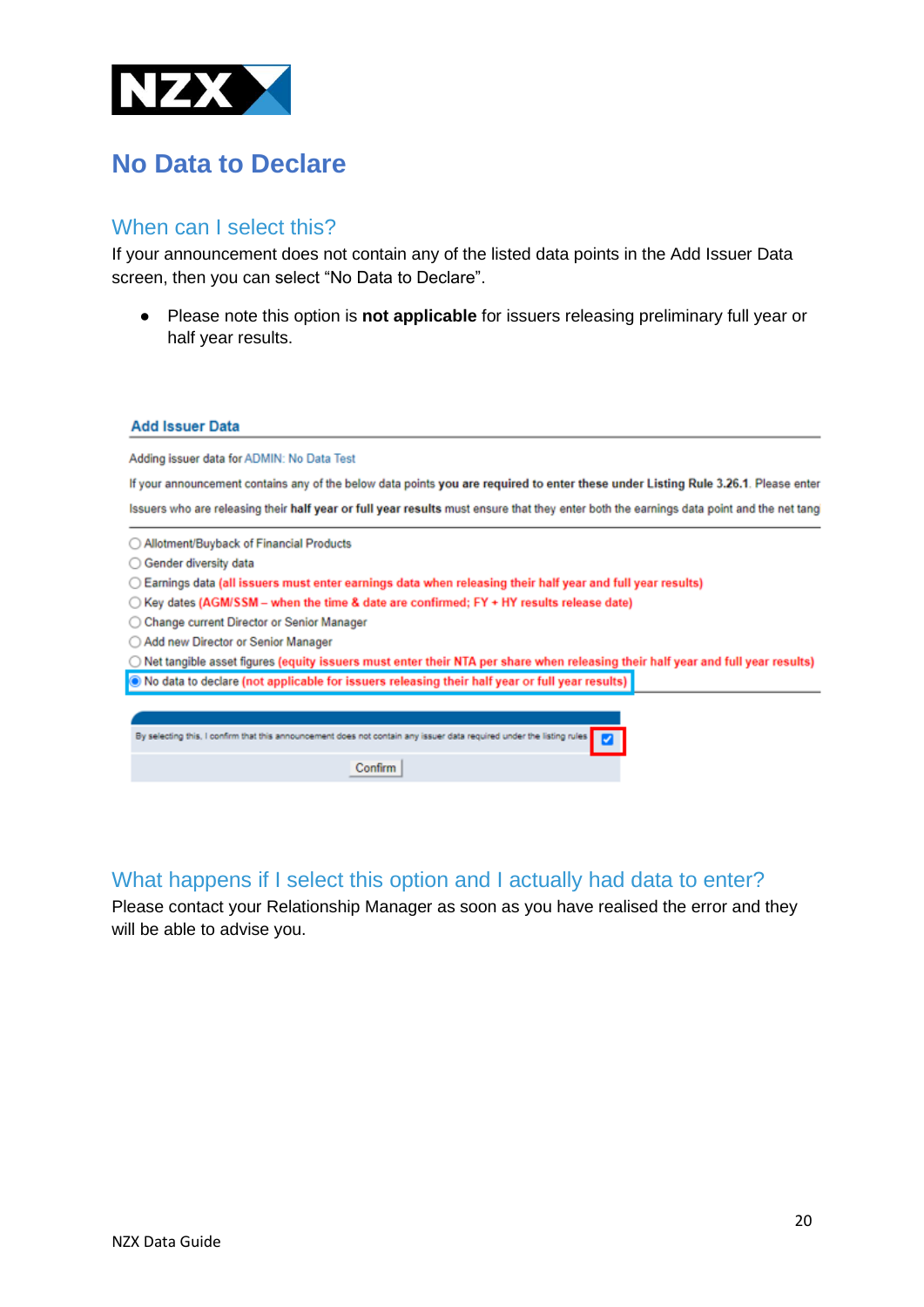

# **FAQ**

#### How do I know my data has been added successfully, AND can I edit my data once added?

You will see your data on the view announcements screen. An example of how this should look is shown below.

At the top of the view announcement screen, it will also state "successfully added issuer data!". If you cannot see your data here, it means it has not been captured by the system and you will need to re-add it.

#### **View Announcement**

#### Successfully added issuer data!

| <b>Announcement</b>         |             |                                                                                                       |  |   |   |  |  |  |  |
|-----------------------------|-------------|-------------------------------------------------------------------------------------------------------|--|---|---|--|--|--|--|
|                             | <b>Edit</b> | <b>Add attachment</b><br><b>Delete</b><br><b>Add issuer data</b><br><b>Transfer</b><br><b>Release</b> |  |   |   |  |  |  |  |
|                             |             | Ш                                                                                                     |  | B | B |  |  |  |  |
| <b>Issuer</b>               |             | <b>NZX Limited</b>                                                                                    |  |   |   |  |  |  |  |
| <b>Headline</b>             |             | <b>Allotment Test</b>                                                                                 |  |   |   |  |  |  |  |
| Announcement Type           |             | <b>SECISSUE</b>                                                                                       |  |   |   |  |  |  |  |
| <b>Announcement Text</b>    |             | Test for MAP Data Guide.                                                                              |  |   |   |  |  |  |  |
| <b>Material Information</b> | <b>No</b>   |                                                                                                       |  |   |   |  |  |  |  |
| <b>Third Party</b>          | <b>No</b>   |                                                                                                       |  |   |   |  |  |  |  |
| <b>Embargo Until</b>        | None        |                                                                                                       |  |   |   |  |  |  |  |

| <b>Companies</b>                      |                    |                          |                                                                                                                     |            |                    |             |
|---------------------------------------|--------------------|--------------------------|---------------------------------------------------------------------------------------------------------------------|------------|--------------------|-------------|
|                                       | Company            |                          | <b>Security</b>                                                                                                     | <b>Del</b> |                    | <b>Edit</b> |
| (NZX) NZX Limited                     |                    |                          |                                                                                                                     |            |                    |             |
|                                       |                    |                          |                                                                                                                     |            | <b>Add company</b> |             |
|                                       | <b>Attachments</b> |                          |                                                                                                                     |            |                    |             |
| This announcement has no attachments. |                    |                          |                                                                                                                     |            |                    |             |
| <b>Add attachment</b>                 |                    |                          |                                                                                                                     |            |                    |             |
|                                       |                    |                          | <b>Issuer Data</b>                                                                                                  |            |                    |             |
| Company                               | <b>Type</b>        |                          | <b>Detail</b>                                                                                                       |            | <b>Delete</b>      | <b>Edit</b> |
| NZX000000                             | allotment          | Allotment price 0.13 NZD | Allotment of NZX as at 2020-10-30<br>Buyback/Redeem of 100,000 securities<br>Total shares after issue is 23,000,000 |            |                    |             |